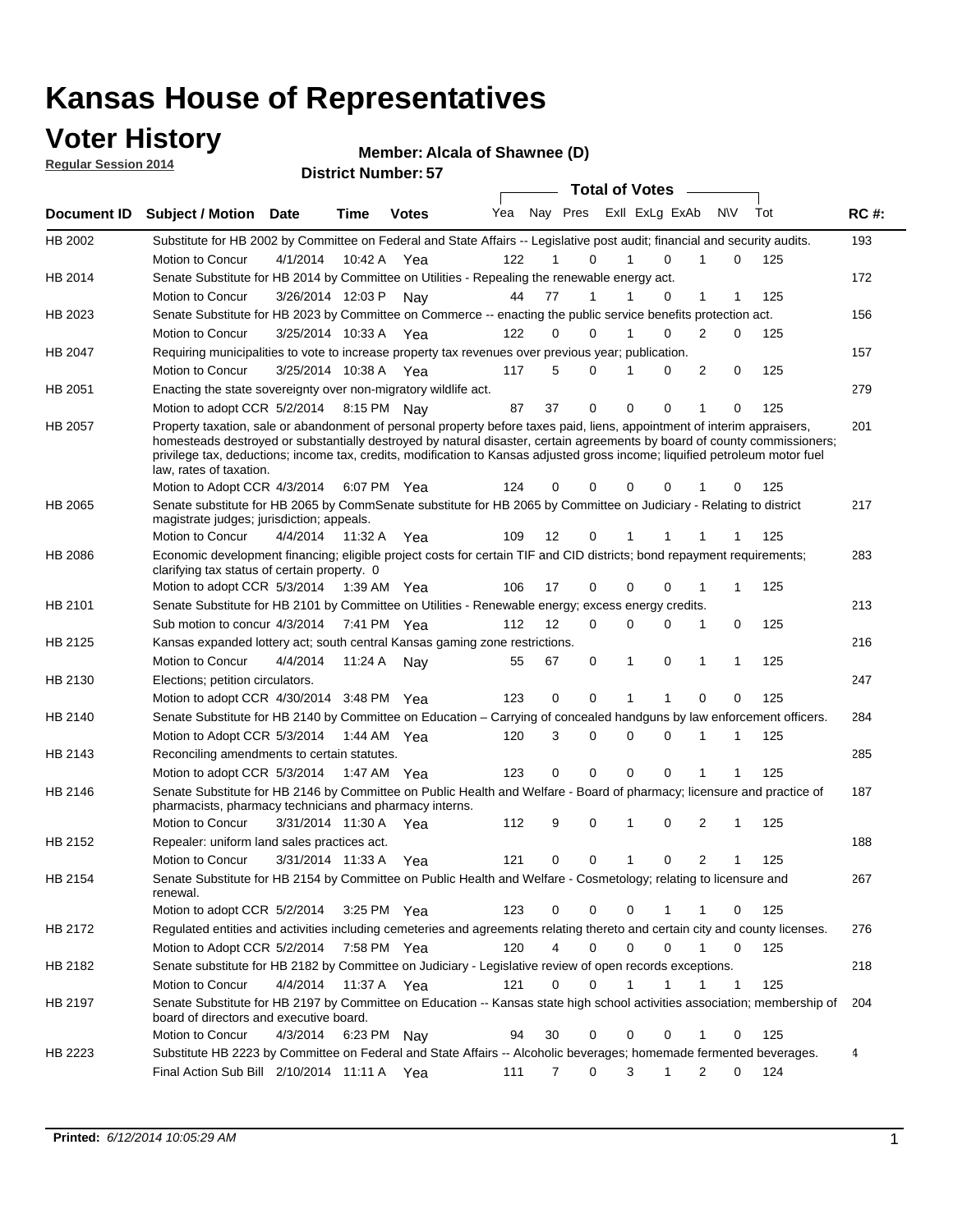| Voter History<br><b>Regular Session 2014</b> |                                                                                                                                                                                                                                                                                                                                                                                                                                                                                                                                                                                                                                                                                                                                                                                                                                                                         |          |                       |                            | Member: Alcala of Shawnee (D) |              |           |                       |                |                         |     |     |             |
|----------------------------------------------|-------------------------------------------------------------------------------------------------------------------------------------------------------------------------------------------------------------------------------------------------------------------------------------------------------------------------------------------------------------------------------------------------------------------------------------------------------------------------------------------------------------------------------------------------------------------------------------------------------------------------------------------------------------------------------------------------------------------------------------------------------------------------------------------------------------------------------------------------------------------------|----------|-----------------------|----------------------------|-------------------------------|--------------|-----------|-----------------------|----------------|-------------------------|-----|-----|-------------|
|                                              |                                                                                                                                                                                                                                                                                                                                                                                                                                                                                                                                                                                                                                                                                                                                                                                                                                                                         |          |                       | <b>District Number: 57</b> |                               |              |           |                       |                |                         |     |     |             |
|                                              |                                                                                                                                                                                                                                                                                                                                                                                                                                                                                                                                                                                                                                                                                                                                                                                                                                                                         |          |                       |                            |                               |              |           | <b>Total of Votes</b> |                |                         |     |     |             |
| Document ID                                  | Subject / Motion Date                                                                                                                                                                                                                                                                                                                                                                                                                                                                                                                                                                                                                                                                                                                                                                                                                                                   |          | Time                  | <b>Votes</b>               |                               | Yea Nay Pres |           |                       | Exll ExLg ExAb |                         | N\V | Tot | <b>RC#:</b> |
| HB 2223                                      | Substitute for HB 2223 by Committee on Federal and State Affairs—Alcoholic beverages; homemade fermented beverages;<br>microbrewery gallonage expanded; liquor license length of citizenship.                                                                                                                                                                                                                                                                                                                                                                                                                                                                                                                                                                                                                                                                           |          |                       |                            |                               |              |           |                       |                |                         |     |     | 205         |
|                                              | Motion to Concur                                                                                                                                                                                                                                                                                                                                                                                                                                                                                                                                                                                                                                                                                                                                                                                                                                                        | 4/3/2014 |                       | 6:27 PM Yea                | 115                           | 9            | 0         | 0                     | 0              | 1                       | 0   | 125 |             |
| HB 2231                                      | Senate Substitute for Substitute for HB 2231 by Committee on Ways and Means - Appropriations for FY 2014, FY 2015, FY<br>2016, FY 2017 and FY 2018 for various state agencies; capital improvement projects; claims against the state.                                                                                                                                                                                                                                                                                                                                                                                                                                                                                                                                                                                                                                  |          |                       |                            |                               |              |           |                       |                |                         |     |     | 282         |
|                                              | Motion to adopt CCR 5/2/2014                                                                                                                                                                                                                                                                                                                                                                                                                                                                                                                                                                                                                                                                                                                                                                                                                                            |          | 9:48 PM Nay           |                            | 70                            | 54           | $\Omega$  | $\Omega$              | 0              |                         | 0   | 125 |             |
| HB 2246                                      | Substitute for HB 2246 by Committee on Commerce, Labor and Economic Development - Peer review for certain licensed<br>technical professions.                                                                                                                                                                                                                                                                                                                                                                                                                                                                                                                                                                                                                                                                                                                            |          |                       |                            |                               |              |           |                       |                |                         |     |     | 38          |
|                                              | <b>EFA Sub Bill</b>                                                                                                                                                                                                                                                                                                                                                                                                                                                                                                                                                                                                                                                                                                                                                                                                                                                     |          | 2/21/2014 1:34 PM Yea |                            | 120                           | 0            | 0         |                       | 0              | 2                       | 1   | 124 |             |
| HB 2246                                      | Substitute for HB 2246 by Committee on Commerce, Labor and Economic Development - Peer review for certain licensed<br>technical professions.                                                                                                                                                                                                                                                                                                                                                                                                                                                                                                                                                                                                                                                                                                                            |          |                       |                            |                               |              |           |                       |                |                         |     |     | 260         |
|                                              | Motion to Concur                                                                                                                                                                                                                                                                                                                                                                                                                                                                                                                                                                                                                                                                                                                                                                                                                                                        | 5/2/2014 |                       | 11:40 A Yea                | 124                           | 0            | 0         | 0                     | 1              | 0                       | 0   | 125 |             |
| HB 2272                                      | Kansas expanded lottery act; southeast Kansas gaming zone; privilege fee and investment threshold amount reduced.                                                                                                                                                                                                                                                                                                                                                                                                                                                                                                                                                                                                                                                                                                                                                       |          |                       |                            |                               |              |           |                       |                |                         |     |     | 200         |
|                                              | Motion to Concur                                                                                                                                                                                                                                                                                                                                                                                                                                                                                                                                                                                                                                                                                                                                                                                                                                                        | 4/2/2014 |                       | 4:18 PM Yea                | 84                            | 36           | $\Omega$  | 0                     | 0              | 1                       | 4   | 125 |             |
| HB 2296                                      | Campaign finance; permitted uses of campaign funds; increased exemption amount for certain candidates; contributor<br>information; lobbyist filings.                                                                                                                                                                                                                                                                                                                                                                                                                                                                                                                                                                                                                                                                                                                    |          |                       |                            |                               |              |           |                       |                |                         |     |     | 248         |
|                                              | Motion to adopt CCR 4/30/2014 3:53 PM Yea                                                                                                                                                                                                                                                                                                                                                                                                                                                                                                                                                                                                                                                                                                                                                                                                                               |          |                       |                            | 119                           |              | 0         | 1                     |                | 0                       | 0   | 125 |             |
| HB 2296                                      | Campaign finance; permitted uses of campaign funds; increased exemption amount for certain candidates; contributor<br>information; lobbyist filings.                                                                                                                                                                                                                                                                                                                                                                                                                                                                                                                                                                                                                                                                                                                    |          |                       |                            |                               |              |           |                       |                |                         |     |     | 287         |
|                                              | Motion to Override<br>Veto                                                                                                                                                                                                                                                                                                                                                                                                                                                                                                                                                                                                                                                                                                                                                                                                                                              |          | 5/30/2014 10:24 A Yea |                            | 96                            | 5            | 0         | 0                     | 0              | 0                       | 24  | 125 |             |
| HB 2298                                      | Senate Sub for HB 2298 by Committee on Judiciary - Uniform controlled substances act. Senate Sub for HB 2298 by<br>Committee on Judiciary - Uniform controlled substances act.                                                                                                                                                                                                                                                                                                                                                                                                                                                                                                                                                                                                                                                                                          |          |                       |                            |                               |              |           |                       |                |                         |     |     | 209         |
|                                              | Motion to Concur                                                                                                                                                                                                                                                                                                                                                                                                                                                                                                                                                                                                                                                                                                                                                                                                                                                        | 4/3/2014 |                       | 6:40 PM Yea                | 123                           | 1            | 0         | 0                     | 0              | 1                       | 0   | 125 |             |
| HB 2303                                      | Relating to driver's license fees; driving under the influence equipment fund.                                                                                                                                                                                                                                                                                                                                                                                                                                                                                                                                                                                                                                                                                                                                                                                          |          |                       |                            |                               |              |           |                       |                |                         |     |     | 1           |
|                                              | Motion to adopt CCR 1/22/2014 11:45 A Yea                                                                                                                                                                                                                                                                                                                                                                                                                                                                                                                                                                                                                                                                                                                                                                                                                               |          |                       |                            | 109                           | 11           | 0         | $\mathbf{1}$          | $\mathbf 0$    | 4                       | 0   | 125 |             |
| HB 2312                                      | Local governments; investment of idle funds; changes.                                                                                                                                                                                                                                                                                                                                                                                                                                                                                                                                                                                                                                                                                                                                                                                                                   |          |                       |                            |                               |              |           |                       |                |                         |     |     | 253         |
|                                              | Motion to Concur                                                                                                                                                                                                                                                                                                                                                                                                                                                                                                                                                                                                                                                                                                                                                                                                                                                        | 5/1/2014 |                       | 4:31 PM Yea                | 123                           | 2            | 0         | 0                     | 0              | 0                       | 0   | 125 |             |
| HB 2338                                      | Substitute for HB 2338 by Committee on Ways and Means - Judicial branch; supplemental appropriation for fiscal year 2015, 229<br>judiciary operations; increasing various docket fees and creating new docket fees; annually, allowing the allocation of a budget<br>for each judicial district court operations, chief judge would have the authority to expend funds as necessary to carry out the<br>functions of such district if such chief judge elected to do so, including establishing what court personnel are necessary and<br>their compensation; district court judges in judicial district elect chief judge and court of appeals judges elect chief judge of the<br>court of appeals; district judge and district magistrate judge vacancies; statutory authority for longevity bonus for judicial<br>branch employees repealed; nonseverability clause. |          |                       |                            |                               |              |           |                       |                |                         |     |     |             |
|                                              | Motion to Adopt CCR 4/4/2014 7:17 PM Yea                                                                                                                                                                                                                                                                                                                                                                                                                                                                                                                                                                                                                                                                                                                                                                                                                                |          |                       |                            | 66                            | 57           | 0         | 0                     | 0              | 2                       | 0   | 125 |             |
| HB 2378                                      | Senate Substitute for HB 2378 by Committee on Assessment and Taxation - Providing sales tax exemption for sales of certain 189<br>machinery and equipment used for surface mining activities.                                                                                                                                                                                                                                                                                                                                                                                                                                                                                                                                                                                                                                                                           |          |                       |                            |                               |              |           |                       |                |                         |     |     |             |
|                                              | Motion to Concur                                                                                                                                                                                                                                                                                                                                                                                                                                                                                                                                                                                                                                                                                                                                                                                                                                                        |          | 3/31/2014 11:35 A Yea |                            | 117                           | 4            | $\pmb{0}$ | 1                     | 0              | $\overline{\mathbf{c}}$ | 1   | 125 |             |
| HB 2389                                      | Senate Substitute for HB 2389 by Committee on Judiciary - Crimes and criminal procedure; mistreatment of a dependent adult 277<br>or an elder person; RICO; warrants; discharge of certain persons; appeals.                                                                                                                                                                                                                                                                                                                                                                                                                                                                                                                                                                                                                                                            |          |                       |                            |                               |              |           |                       |                |                         |     |     |             |
|                                              | Motion to Adopt CCR 5/2/2014                                                                                                                                                                                                                                                                                                                                                                                                                                                                                                                                                                                                                                                                                                                                                                                                                                            |          |                       | 8:05 PM Yea                | 123                           | 1            | 0         | 0                     | 0              | 1                       | 0   | 125 |             |
| HB 2398                                      | Relating to the Kansas revised limited liability company act.                                                                                                                                                                                                                                                                                                                                                                                                                                                                                                                                                                                                                                                                                                                                                                                                           |          |                       |                            |                               |              |           |                       |                |                         |     |     | 28          |
|                                              | <b>Final Action</b>                                                                                                                                                                                                                                                                                                                                                                                                                                                                                                                                                                                                                                                                                                                                                                                                                                                     |          | 2/21/2014 11:13 A Yea |                            | 120                           | 1            | 0         | $\mathbf{1}$          | 0              | $\overline{2}$          | 0   | 124 |             |

Final Action 3/26/2014 10:55 A Yea 116 7 0 1 0 125

2/27/2014 Final Action Nay 124 10:16 A 104 19 0 0 10 0

2/12/2014 Final Action Yea 124 11:20 A 121 0 0 0 20 1

Adult care home licensure act; removal of outdated rule and regulation reference.

HB 2402

HB 2417

HB 2418

Amended

Amended

National day of the cowboy.

Expansion of rural opportunity zones.

163

61

6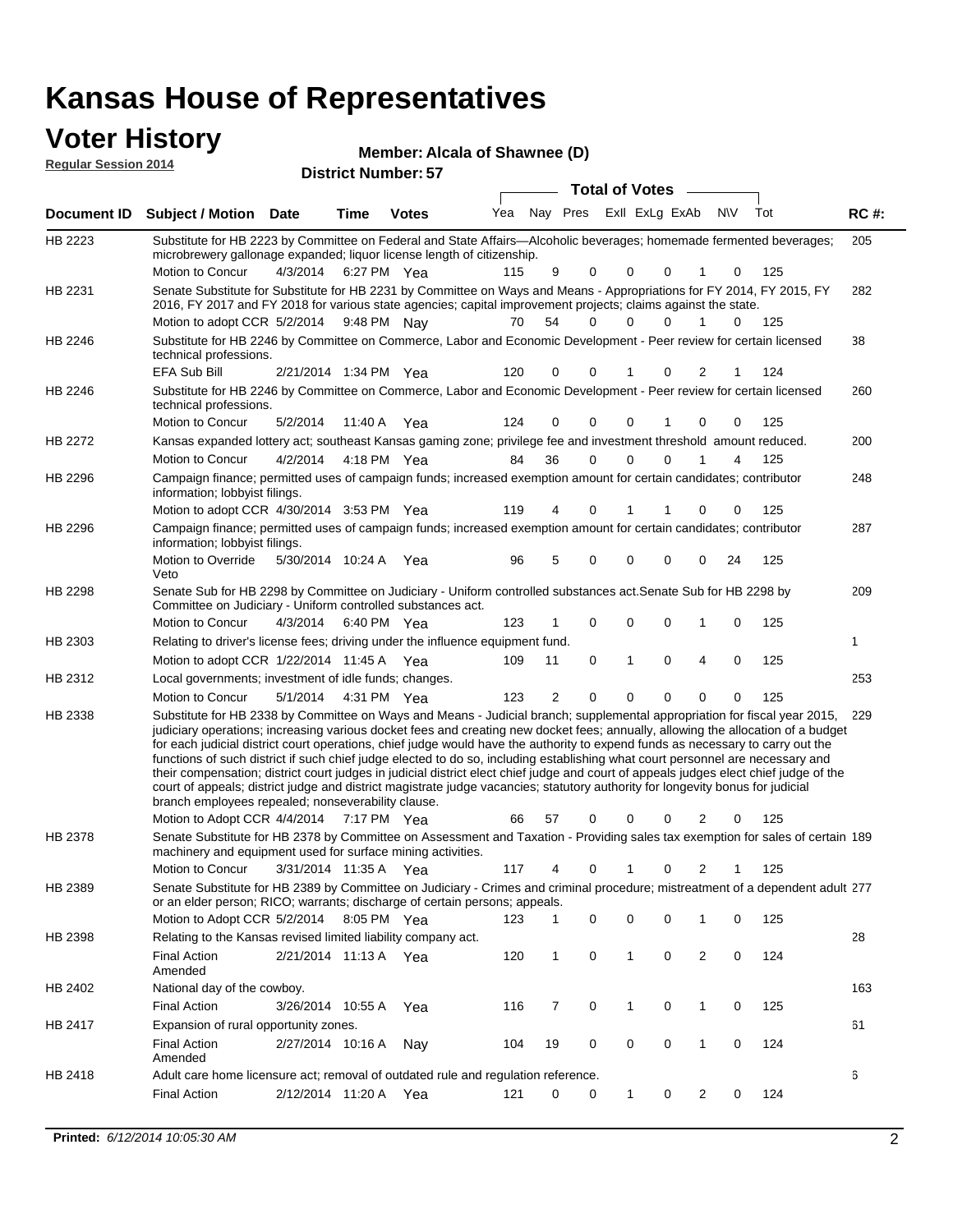### **Voter History**

**Regular Session 2014**

#### **Alcala of Shawnee (D)**

|                    |                                                                                                                                                                                                                                                                                                                                                      |                       |             | <b>DISTRICT MAILINGL. 37</b> |     |          |          |   | <b>Total of Votes</b> | $\sim$         |              |     |                |
|--------------------|------------------------------------------------------------------------------------------------------------------------------------------------------------------------------------------------------------------------------------------------------------------------------------------------------------------------------------------------------|-----------------------|-------------|------------------------------|-----|----------|----------|---|-----------------------|----------------|--------------|-----|----------------|
| <b>Document ID</b> | <b>Subject / Motion</b>                                                                                                                                                                                                                                                                                                                              | Date                  | Time        | <b>Votes</b>                 | Yea |          | Nay Pres |   | Exll ExLg ExAb        |                | <b>NV</b>    | Tot | <b>RC#:</b>    |
| HB 2418            | Kansas department for aging and disability services; adult care homes                                                                                                                                                                                                                                                                                |                       |             |                              |     |          |          |   |                       |                |              |     | 221            |
|                    | Motion to Concur                                                                                                                                                                                                                                                                                                                                     | 4/4/2014              | 11:49 A     | Yea                          | 122 | 0        | 0        | 1 | 1                     | 1              | 0            | 125 |                |
| HB 2419            | City annexation; fire district territory; detachment.                                                                                                                                                                                                                                                                                                |                       |             |                              |     |          |          |   |                       |                |              |     | 120            |
|                    | <b>Final Action</b>                                                                                                                                                                                                                                                                                                                                  | 3/17/2014 11:19 A Yea |             |                              | 122 | 0        | 0        | 0 | 0                     | 2              | $\mathbf{1}$ | 125 |                |
| HB 2419            | City annexation; fire district territory; detachment.                                                                                                                                                                                                                                                                                                |                       |             |                              |     |          |          |   |                       |                |              |     | 196            |
|                    | Motion to Concur                                                                                                                                                                                                                                                                                                                                     | 4/2/2014              | 10:32 A Yea |                              | 122 | 0        | 0        | 0 | 0                     | 2              | $\mathbf{1}$ | 125 |                |
| HB 2420            | School crossing guards.                                                                                                                                                                                                                                                                                                                              |                       |             |                              |     |          |          |   |                       |                |              |     | 5              |
|                    | <b>Final Action</b><br>Amended                                                                                                                                                                                                                                                                                                                       | 2/10/2014 11:12 A     |             | Yea                          | 118 | 0        | 0        | 3 | 1                     | $\overline{2}$ | 0            | 124 |                |
| HB 2420            | School crossing guards.                                                                                                                                                                                                                                                                                                                              |                       |             |                              |     |          |          |   |                       |                |              |     | 197            |
|                    | Motion to Concur                                                                                                                                                                                                                                                                                                                                     | 4/2/2014              | 10:34 A     | Yea                          | 123 | 0        | 0        | 0 | 0                     | 2              | 0            | 125 |                |
| HB 2422            | Defining watercraft for purposes of taxation.                                                                                                                                                                                                                                                                                                        |                       |             |                              |     |          |          |   |                       |                |              |     | 14             |
|                    | <b>Final Action</b><br>Amended                                                                                                                                                                                                                                                                                                                       | 2/14/2014 11:13 A     |             | Yea                          | 118 | 0        | 0        | 2 | $\mathbf 0$           | 4              | 0            | 124 |                |
| HB 2424            | Robert G. (Bob) Bethell interchange.                                                                                                                                                                                                                                                                                                                 |                       |             |                              |     |          |          |   |                       |                |              |     | 85             |
|                    | <b>EFA Sub Bill</b>                                                                                                                                                                                                                                                                                                                                  | 2/27/2014 4:03 PM Yea |             |                              | 119 | 4        | 0        | 0 | $\mathbf 0$           | 1              | 0            | 124 |                |
| HB 2424            | Substitute for HB 2424 by Committee on Transportation - Designating the Robert G. (Bob) Bethell interchange; the SGT David 190<br>Enzbrenner memorial highway; t the Pack S Clair highway; the ancient Indian traders trail; the Harper county veterans<br>memorial highway; the Bonnie Huy memorial highway; the Bonnie Sharp memorial interchange. |                       |             |                              |     |          |          |   |                       |                |              |     |                |
|                    | Motion to Concur                                                                                                                                                                                                                                                                                                                                     | 3/31/2014 11:37 A Yea |             |                              | 117 | 3        | $\Omega$ | 1 | 0                     | 2              | 2            | 125 |                |
| HB 2429            | Making the water conservation program part of and supplemental to the Kansas water appropriation act.                                                                                                                                                                                                                                                |                       |             |                              |     |          |          |   |                       |                |              |     | $\overline{7}$ |
|                    | <b>Final Action</b><br>Amended                                                                                                                                                                                                                                                                                                                       | 2/12/2014 11:22 A Yea |             |                              | 121 | $\Omega$ | 0        | 1 | $\Omega$              | 2              | 0            | 124 |                |
| HB 2430            | Promoting employment across Kansas act; benefits.                                                                                                                                                                                                                                                                                                    |                       |             |                              |     |          |          |   |                       |                |              |     | 90             |
|                    | <b>EFA Sub Bill</b>                                                                                                                                                                                                                                                                                                                                  | 2/27/2014 4:08 PM Yea |             |                              | 110 | 13       | 0        | 0 | 0                     | 1              | 0            | 124 |                |
| HB 2430            | Substitute for HB 2430 by Committee on Commerce, Labor and Economic Development - Promoting employment across<br>Kansas act; benefits.                                                                                                                                                                                                               |                       |             |                              |     |          |          |   |                       |                |              |     | 278            |
|                    | Motion to adopt CCR 5/2/2014                                                                                                                                                                                                                                                                                                                         |                       | 8:09 PM Yea |                              | 114 | 10       | 0        | 0 | 0                     | 1              | 0            | 125 |                |
| HB 2433            | Relating to the Kansas uniform securities act.                                                                                                                                                                                                                                                                                                       |                       |             |                              |     |          |          |   |                       |                |              |     | 62             |
|                    | <b>Final Action</b><br>Amended                                                                                                                                                                                                                                                                                                                       | 2/27/2014 10:17 A Yea |             |                              | 123 | 0        | 0        | 0 | $\mathbf 0$           | 1              | 0            | 124 |                |
| HB 2433            | Relating to the Kansas uniform securities act.                                                                                                                                                                                                                                                                                                       |                       |             |                              |     |          |          |   |                       |                |              |     | 243            |
|                    | Motion to adopt CCR 4/30/2014 3:27 PM Yea                                                                                                                                                                                                                                                                                                            |                       |             |                              | 123 | $\Omega$ | 0        | 1 | 1                     | 0              | 0            | 125 |                |
| HB 2436            | Substitute for HB 2436 by Committee on Vision 2020 - Boards of cosmetology and barbering; agreements on inspectors of<br>dual-licensed facilities.                                                                                                                                                                                                   |                       |             |                              |     |          |          |   |                       |                |              |     | 19             |
|                    | Final Action Sub Bill 2/19/2014 11:32 A                                                                                                                                                                                                                                                                                                              |                       |             | Yea                          | 122 | O        | 0        | 0 | 0                     | 2              | 0            | 124 |                |
| HB 2436            | Substitute for HB 2436 by Committee on Vision 2020 - Boards of cosmetology and barbering; agreements on inspectors of<br>dual-licensed facilities.                                                                                                                                                                                                   |                       |             |                              |     |          |          |   |                       |                |              |     | 206            |
|                    | Motion to Concur                                                                                                                                                                                                                                                                                                                                     | 4/3/2014              | 6:30 PM Nay |                              | 117 | 7        | 0        | 0 | 0                     | $\mathbf{1}$   | 0            | 125 |                |
| HB 2440            | Emerging industry investment act; treatment of certain bioscience companies.                                                                                                                                                                                                                                                                         |                       |             |                              |     |          |          |   |                       |                |              |     | 39             |
|                    | <b>Emergency Final</b><br>Action                                                                                                                                                                                                                                                                                                                     | 2/21/2014 1:36 PM Yea |             |                              | 116 | 4        | 0        | 1 | 0                     | 2              | $\mathbf{1}$ | 124 |                |
| HB 2442            | Escalating penalties for repeat felony evade and elude cases.                                                                                                                                                                                                                                                                                        |                       |             |                              |     |          |          |   |                       |                |              |     | 107            |
|                    | EFA Sub Bill                                                                                                                                                                                                                                                                                                                                         | 2/27/2014 4:32 PM Yea |             |                              | 111 | 12       | 0        | 0 | 0                     | $\mathbf{1}$   | 0            | 124 |                |
| HB 2444            | Spendthrift trusts.                                                                                                                                                                                                                                                                                                                                  |                       |             |                              |     |          |          |   |                       |                |              |     | 36             |
|                    | <b>Emergency Final</b><br><b>Action Amend</b>                                                                                                                                                                                                                                                                                                        | 2/21/2014 1:32 PM Yea |             |                              | 120 | 0        | 0        | 1 | 0                     | $\overline{2}$ | $\mathbf{1}$ | 124 |                |
| HB 2444            | Spendthrift trusts.                                                                                                                                                                                                                                                                                                                                  |                       |             |                              |     |          |          |   |                       |                |              |     | 198            |
|                    | Motion to Concur                                                                                                                                                                                                                                                                                                                                     | 4/2/2014              | 10:37 A Yea |                              | 123 | 0        | 0        | 0 | 0                     | $\overline{2}$ | 0            | 125 |                |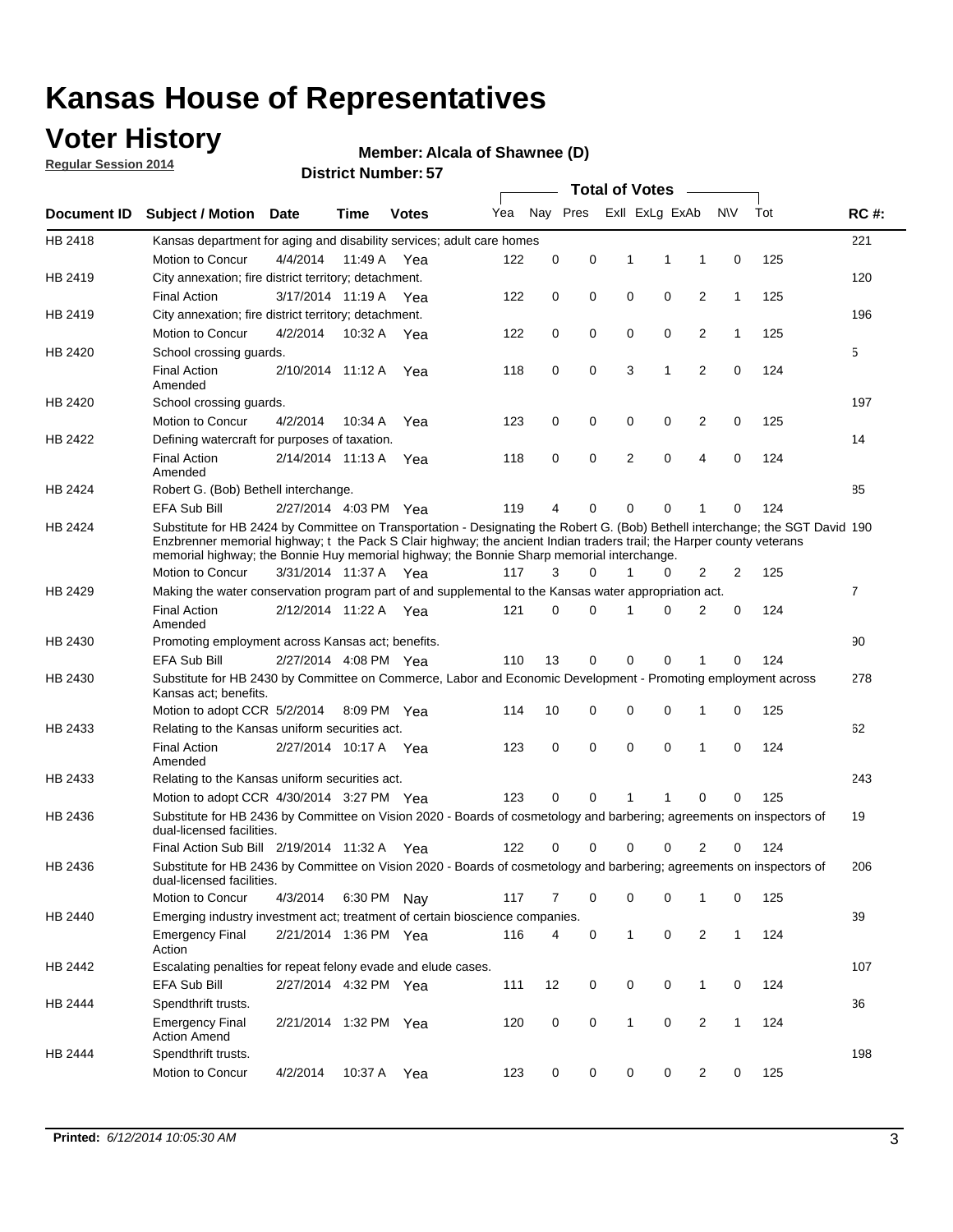#### **Voter History Regular Session 2014**

| Member: Alcala of Shawnee (D) |  |
|-------------------------------|--|
|-------------------------------|--|

|                    |                                                                                                                                                                                                                                                                                                                                 |                       |             |              |     |          |   | <b>Total of Votes</b> |             |              |             |     |             |
|--------------------|---------------------------------------------------------------------------------------------------------------------------------------------------------------------------------------------------------------------------------------------------------------------------------------------------------------------------------|-----------------------|-------------|--------------|-----|----------|---|-----------------------|-------------|--------------|-------------|-----|-------------|
| <b>Document ID</b> | <b>Subject / Motion</b>                                                                                                                                                                                                                                                                                                         | Date                  | Time        | <b>Votes</b> | Yea | Nay Pres |   | Exll ExLg ExAb        |             |              | <b>NV</b>   | Tot | <b>RC#:</b> |
| HB 2445            | Allowing for criminal discovery materials to be provided to defendant or defendant's counsel.                                                                                                                                                                                                                                   |                       |             |              |     |          |   |                       |             |              |             |     | 63          |
|                    | <b>Final Action</b><br>Amended                                                                                                                                                                                                                                                                                                  | 2/27/2014 10:19 A     |             | Yea          | 123 | 0        | 0 | 0                     | $\Omega$    | 1            | $\mathbf 0$ | 124 |             |
| HB 2446            | District courts; court trustee operations fund. judicial process; concerning sentencing dispositions, probation and postrelease<br>supervision; concerning expungement of driving under the influence and criminal refusal convictions; concerning trials,<br>conduct of jury after case is submitted.                          |                       |             |              |     |          |   |                       |             |              |             |     | 8           |
|                    | <b>Final Action</b>                                                                                                                                                                                                                                                                                                             | 2/12/2014 11:23 A     |             | Yea          | 121 | 0        | 0 | 1                     | 0           | 2            | 0           | 124 |             |
| HB 2446            | Senate Substitute for HB 2446 by Committee on Judiciary - Courts; allocating moneys from driver's license fees to judicial<br>branch nonjudicial salary adjustment fund; allowing chief justice to authorize expenditures from court trustee operations fund in<br>certain judicial districts; time limits for court decisions. |                       |             |              |     |          |   |                       |             |              |             |     | 239         |
|                    | Motion to adopt CCR 4/30/2014 3:01 PM Yea                                                                                                                                                                                                                                                                                       |                       |             |              | 121 | 2        | 0 | 1                     | 1           | 0            | 0           | 125 |             |
| <b>HB 2447</b>     | Real property; trespass and liability.                                                                                                                                                                                                                                                                                          |                       |             |              |     |          |   |                       |             |              |             |     | 29          |
|                    | <b>Final Action</b><br>Amended                                                                                                                                                                                                                                                                                                  | 2/21/2014 11:14 A     |             | Yea          | 119 | 2        | 0 | 1                     | 0           | 2            | 0           | 124 |             |
| HB 2447            | Real property; trespass and liability.                                                                                                                                                                                                                                                                                          |                       |             |              |     |          |   |                       |             |              |             |     | 202         |
|                    | Motion to Adopt CCR 4/3/2014                                                                                                                                                                                                                                                                                                    |                       |             | 6:10 PM Yea  | 122 | 2        | 0 | $\mathbf 0$           | $\mathbf 0$ | 1            | $\mathbf 0$ | 125 |             |
| HB 2448            | Interference with judicial process.                                                                                                                                                                                                                                                                                             |                       |             |              |     |          |   |                       |             |              |             |     | 30          |
|                    | <b>Final Action</b>                                                                                                                                                                                                                                                                                                             | 2/21/2014 11:16 A     |             | Yea          | 121 | 0        | 0 | 1                     | 0           | 2            | 0           | 124 |             |
| HB 2448            | Senate Substitute for HB 2448 by Committee on Judiciary - Updating provisions relating to the Kansas bureau of<br>investigation's DNA database; amending the crime of interference with                                                                                                                                         |                       |             |              |     |          |   |                       |             |              |             |     | 240         |
|                    | Motion to adopt CCR 4/30/2014 3:10 PM Yea                                                                                                                                                                                                                                                                                       |                       |             |              | 116 | 7        | 0 | 1                     | 1           | $\mathbf 0$  | 0           | 125 |             |
| HB 2451            | Electric utilities; creating the electric highway fee.                                                                                                                                                                                                                                                                          |                       |             |              |     |          |   |                       |             |              |             |     | 96          |
|                    | <b>EFA Sub Bill</b>                                                                                                                                                                                                                                                                                                             | 2/27/2014 4:18 PM Nay |             |              | 64  | 59       | 0 | 0                     | 0           |              | 0           | 124 |             |
| HB 2451            | Substitute for HB 2451 by Committee on Transportation - Increasing registration fees for electric vehicles.                                                                                                                                                                                                                     |                       |             |              |     |          |   |                       |             |              |             |     | 207         |
|                    | Motion to Concur                                                                                                                                                                                                                                                                                                                | 4/3/2014              |             | 6:34 PM Nay  | 94  | 30       | 0 | 0                     | 0           |              | 0           | 125 |             |
| HB 2452            | Substitute for HB 2452 by Committee on Transportation - Distinctive license plates; donate life, disabled veterans, rotary<br>international, Kansas horse council.                                                                                                                                                              |                       |             |              |     |          |   |                       |             |              |             |     | 41          |
|                    | <b>EFA Sub Bill</b>                                                                                                                                                                                                                                                                                                             | 2/21/2014 1:39 PM Yea |             |              | 120 | 0        | 0 | 1                     | 0           | 2            | 1           | 124 |             |
| HB 2452            | Substitute for HB 2452 by Committee on Transportation - Distinctive license plates; donate life, disabled veterans, rotary<br>international, Kansas horse council, motorcycles.                                                                                                                                                 |                       |             |              |     |          |   |                       |             |              |             |     | 208         |
|                    | Motion to Concur                                                                                                                                                                                                                                                                                                                | 4/3/2014              |             | 6:37 PM Yea  | 123 | 1        | 0 | 0                     | 0           | 1            | 0           | 125 |             |
| HB 2453            | Protecting religious freedom regarding marriage.                                                                                                                                                                                                                                                                                |                       |             |              |     |          |   |                       |             |              |             |     | 9           |
|                    | <b>Final Action</b><br>Amended                                                                                                                                                                                                                                                                                                  | 2/12/2014 11:28 A Nay |             |              | 72  | 49       | 0 | 1                     | 0           | 2            | 0           | 124 |             |
| HB 2455            | Property tax exemption for certain utility systems located on military installation.                                                                                                                                                                                                                                            |                       |             |              |     |          |   |                       |             |              |             |     | 108         |
|                    | <b>Emergency Final</b><br><b>Action Amend</b>                                                                                                                                                                                                                                                                                   | 3/6/2014              |             | 11:23 A Yea  | 119 | 1        | 0 | 2                     | 1           | 2            | $\mathbf 0$ | 125 |             |
| HB 2456            | Property taxation; defining commercial and industrial machinery and equipment; motor vehicles, members of military service<br>and active guard and reservists.                                                                                                                                                                  |                       |             |              |     |          |   |                       |             |              |             |     | 49          |
|                    | <b>Final Action</b><br>Amended                                                                                                                                                                                                                                                                                                  | 2/26/2014 11:32 A Yea |             |              | 100 | 23       | 0 | 0                     | 0           | 1            | 0           | 124 |             |
| HB 2463            | Creating civil liability for acts of terrorism; forfeiture of property related to violations of certain criminal acts.                                                                                                                                                                                                          |                       |             |              |     |          |   |                       |             |              |             |     | 50          |
|                    | <b>Final Action</b><br>Amended                                                                                                                                                                                                                                                                                                  | 2/26/2014 11:33 A Yea |             |              | 123 | 0        | 0 | 0                     | 0           | $\mathbf{1}$ | 0           | 124 |             |
| HB 2463            | Creating civil liability for acts of terrorism; forfeiture of property related to violations of certain criminal acts.                                                                                                                                                                                                          |                       |             |              |     |          |   |                       |             |              |             |     | 194         |
|                    | Motion to Concur                                                                                                                                                                                                                                                                                                                | 4/1/2014              | 10:46 A Yea |              | 123 | 0        | 0 | $\mathbf{1}$          | 0           | 1            | 0           | 125 |             |
| HB 2464            | Allowing banks, trust companies and savings and loans to claim the expensing deduction for privilege tax filers under the<br>Kansas income tax act.                                                                                                                                                                             |                       |             |              |     |          |   |                       |             |              |             |     | 15          |
|                    | <b>Final Action</b><br>Amended                                                                                                                                                                                                                                                                                                  | 2/14/2014 11:14 A Yea |             |              | 118 | 0        | 0 | 2                     | 0           | 4            | 0           | 124 |             |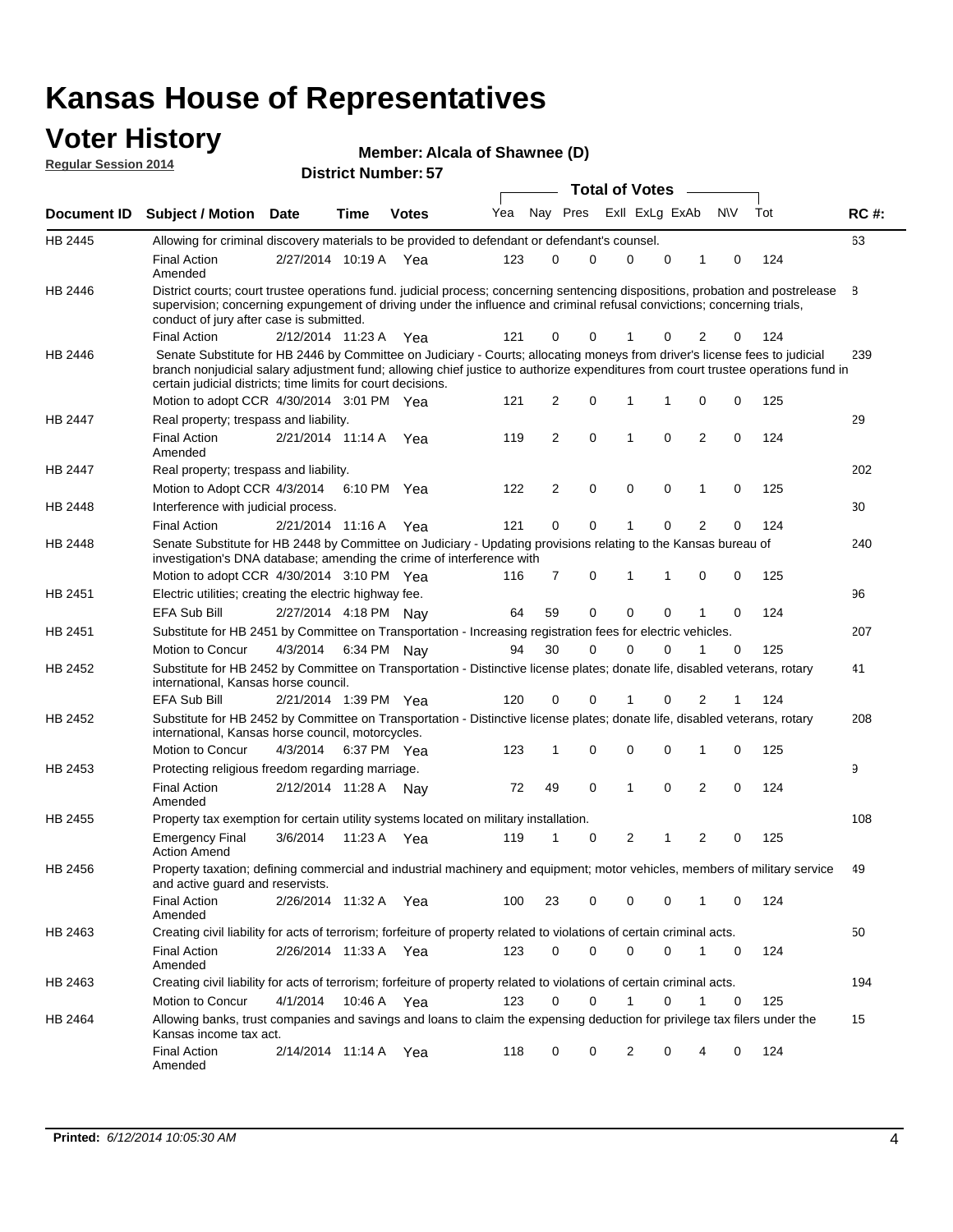### **Voter History**

**Regular Session 2014**

#### **Alcala of Shawnee (D)**

|         |                                                                                                                                                                             |                        |             |              |     |                |             |              | <b>Total of Votes</b> |                |             |     |             |
|---------|-----------------------------------------------------------------------------------------------------------------------------------------------------------------------------|------------------------|-------------|--------------|-----|----------------|-------------|--------------|-----------------------|----------------|-------------|-----|-------------|
|         | Document ID Subject / Motion Date                                                                                                                                           |                        | Time        | <b>Votes</b> | Yea | Nay Pres       |             |              | Exll ExLg ExAb        |                | <b>NV</b>   | Tot | <b>RC#:</b> |
| HB 2466 | Relating to administrative procedure; judicial review.                                                                                                                      |                        |             |              |     |                |             |              |                       |                |             |     | 37          |
|         | <b>Emergency Final</b><br><b>Action Amend</b>                                                                                                                               | 2/21/2014 1:33 PM Yea  |             |              | 118 | $\overline{2}$ | 0           | 1            | 0                     | $\overline{2}$ | 1           | 124 |             |
| HB 2470 | Purchasing authority for certain insurance by the state board of regents for state educational institutions.                                                                |                        |             |              |     |                |             |              |                       |                |             |     | 16          |
|         | <b>Final Action</b>                                                                                                                                                         | 2/17/2014 11:20 A ExII |             |              | 120 | 0              | 0           | 3            | 0                     | 1              | 0           | 124 |             |
| HB 2475 | Personal financial literacy program as a requirement for high school graduation.                                                                                            |                        |             |              |     |                |             |              |                       |                |             |     | 126         |
|         | <b>Final Action</b><br>Amended                                                                                                                                              | 3/19/2014 11:22 A Yea  |             |              | 110 | 12             | 0           | 0            | 1                     | 2              | 0           | 125 |             |
| HB 2478 | Venue for crimes committed with an electronic device.                                                                                                                       |                        |             |              |     |                |             |              |                       |                |             |     | 51          |
|         | <b>Final Action</b>                                                                                                                                                         | 2/26/2014 11:34 A      |             | Yea          | 123 | 0              | 0           | 0            | $\mathbf 0$           | 1              | 0           | 124 |             |
| HB 2479 | Removing 2015 sunset provision from law requiring ignition interlock device after first test failure or alcohol or drug-related<br>conviction.                              |                        |             |              |     |                |             |              |                       |                |             |     | 115         |
|         | <b>Final Action</b><br>Amended                                                                                                                                              | 3/14/2014 11:14 A      |             | Yea          | 117 | 0              | 0           | 2            | 1                     | 4              | 1           | 125 |             |
| HB 2479 | Removing 2015 sunset provision from law requiring ignition interlock device after first test failure or alcohol or drug-related<br>conviction.                              |                        |             |              |     |                |             |              |                       |                |             |     | 210         |
|         | Motion to Concur                                                                                                                                                            | 4/3/2014               | 6:47 PM Yea |              | 122 | 2              | 0           | 0            | $\mathbf 0$           | 1              | 0           | 125 |             |
| HB 2480 | Repealing the review of TeleKansas I.                                                                                                                                       |                        |             |              |     |                |             |              |                       |                |             |     | 64          |
|         | <b>Final Action</b><br>Amended                                                                                                                                              | 2/27/2014 10:20 A Yea  |             |              | 123 | 0              | 0           | 0            | $\mathbf 0$           | 1              | 0           | 124 |             |
| HB 2480 | Repealing the review of TeleKansas I.                                                                                                                                       |                        |             |              |     |                |             |              |                       |                |             |     | 250         |
|         | Motion to Concur                                                                                                                                                            | 5/1/2014               | 1:54 PM Yea |              | 123 | $\mathbf{1}$   | $\mathbf 0$ | $\mathbf 0$  | $\mathbf 0$           | 0              | 1           | 125 |             |
| HB 2482 | Authority of state corporation commission to intervene in court proceedings.                                                                                                |                        |             |              |     |                |             |              |                       |                |             |     | 65          |
|         | <b>Final Action</b><br>Amended                                                                                                                                              | 2/27/2014 10:21 A      |             | Yea          | 121 | 2              | 0           | $\mathbf 0$  | $\mathbf 0$           | 1              | $\mathbf 0$ | 124 |             |
| HB 2482 | Senate Substitute for HB 2482 by Committee on Utilities - Creating the energy efficiency investment act.                                                                    |                        |             |              |     |                |             |              |                       |                |             |     | 211         |
|         | Motion to Concur                                                                                                                                                            | 4/3/2014 7:02 PM Yea   |             |              | 99  | 25             | 0           | 0            | 0                     | 1              | 0           | 125 |             |
| HB 2487 | Construction of electric transmission lines and certificates of public convenience and necessity.                                                                           |                        |             |              |     |                |             |              |                       |                |             |     | 66          |
|         | <b>Final Action</b><br>Amended                                                                                                                                              | 2/27/2014 10:22 A Yea  |             |              | 113 | 10             | 0           | 0            | 0                     | 1              | 0           | 124 |             |
| HB 2487 | Relating to the powers and duties of the state corporation commission; construction of electric transmission lines and<br>certificates of public convenience and necessity. |                        |             |              |     |                |             |              |                       |                |             |     | 254         |
|         | Sub motion to concur 5/1/2014 4:36 PM Yea                                                                                                                                   |                        |             |              | 117 | 8              | 0           | 0            | 0                     | 0              | 0           | 125 |             |
| HB 2488 | Kansas electric transmission authority and the purpose and composition of the authority.                                                                                    |                        |             |              |     |                |             |              |                       |                |             |     | 10          |
|         | <b>Final Action</b><br>Amended                                                                                                                                              | 2/12/2014 11:30 A Nay  |             |              | 108 | 13             | 0           | 1            | $\mathbf 0$           | 2              | 0           | 124 |             |
| HB 2488 | Kansas electric transmission authority and the purpose and composition of the authority.                                                                                    |                        |             |              |     |                |             |              |                       |                |             |     | 158         |
|         | Motion to Concur                                                                                                                                                            | 3/25/2014 10:43 A      |             | Nay          | 107 | 15             | 0           | 1            | 0                     | 2              | 0           | 125 |             |
| HB 2489 | Legislative review of exceptions to disclosure of public records.                                                                                                           |                        |             |              |     |                |             |              |                       |                |             |     | 67          |
|         | <b>Final Action</b><br>Amended                                                                                                                                              | 2/27/2014 10:23 A Yea  |             |              | 122 | $\mathbf{1}$   | 0           | 0            | 0                     | 1              | 0           | 124 |             |
| HB 2490 | Criminal procedure; conduct of jury after case is submitted.                                                                                                                |                        |             |              |     |                |             |              |                       |                |             |     | 31          |
|         | <b>Final Action</b><br>Amended                                                                                                                                              | 2/21/2014 11:17 A Yea  |             |              | 121 | 0              | 0           | $\mathbf{1}$ | $\mathbf 0$           | $\overline{2}$ | 0           | 124 |             |
| HB 2490 | Capital murder; attempt; murder in the first degree; sentencing.                                                                                                            |                        |             |              |     |                |             |              |                       |                |             |     | 241         |
|         | Motion to adopt CCR 4/30/2014 3:16 PM Yea                                                                                                                                   |                        |             |              | 123 | 0              | 0           | 1            | 1                     | 0              | 0           | 125 |             |
| HB 2491 | Kansas tort claims act; attorney may appear in small claims action.                                                                                                         |                        |             |              |     |                |             |              |                       |                |             |     | 20          |
|         | <b>Final Action</b><br>Amended                                                                                                                                              | 2/19/2014 11:34 A Yea  |             |              | 120 | 2              | 0           | 0            | $\pmb{0}$             | $\overline{2}$ | 0           | 124 |             |
| HB 2491 | Kansas tort claims act; attorney may appear in small claims action.                                                                                                         |                        |             |              |     |                |             |              |                       |                |             |     | 199         |
|         | Motion to Concur                                                                                                                                                            | 4/2/2014               |             | 10:40 A Yea  | 121 | 2              | 0           | 0            | 0                     | $\overline{2}$ | 0           | 125 |             |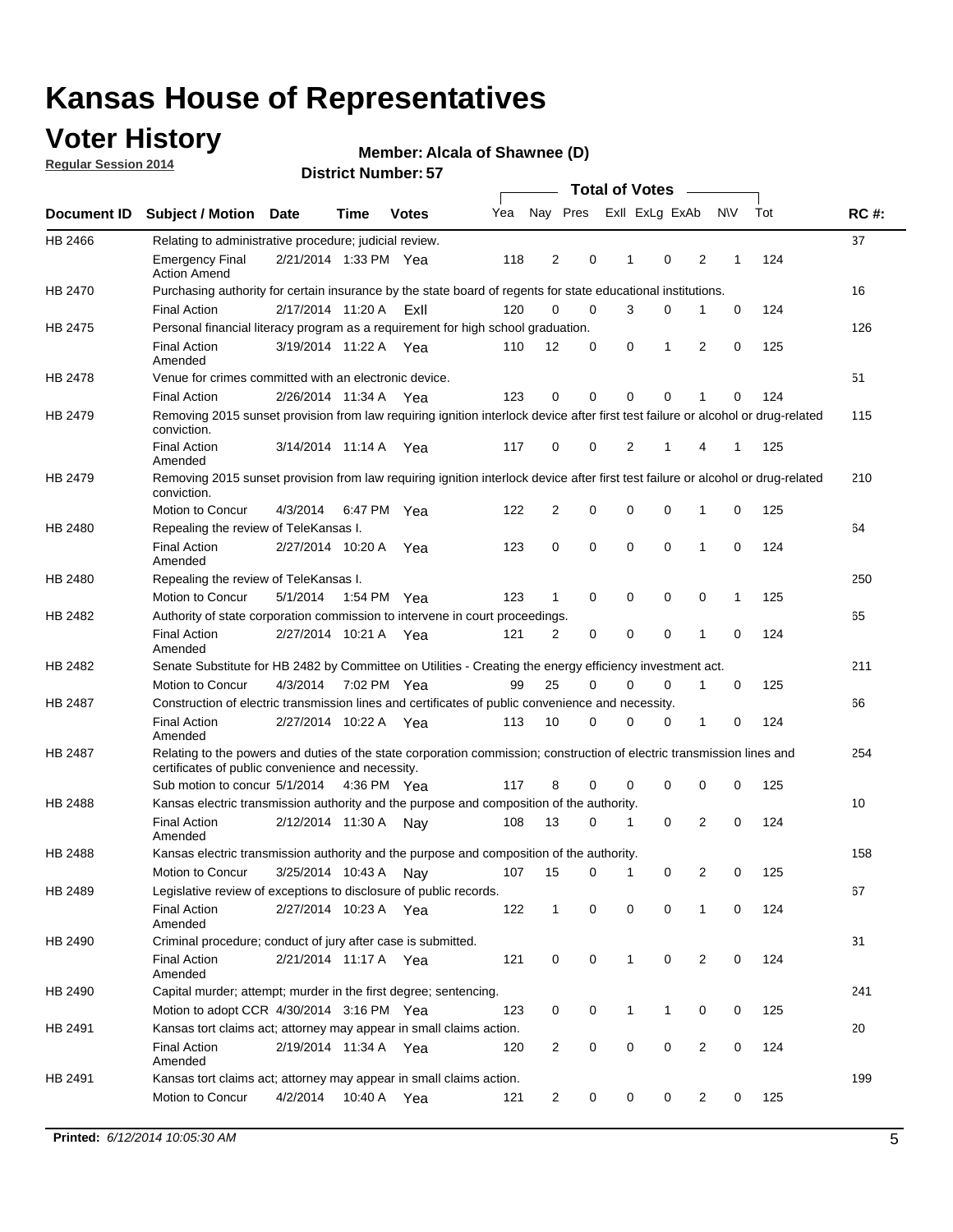### **Voter History**

**Regular Session 2014**

#### **Alcala of Shawnee (D)**

|                    |                                                                                                                                                                                                                                                        |                       |             |              |     |          |          | <b>Total of Votes</b> |              |                |              |     |              |
|--------------------|--------------------------------------------------------------------------------------------------------------------------------------------------------------------------------------------------------------------------------------------------------|-----------------------|-------------|--------------|-----|----------|----------|-----------------------|--------------|----------------|--------------|-----|--------------|
| <b>Document ID</b> | <b>Subject / Motion Date</b>                                                                                                                                                                                                                           |                       | Time        | <b>Votes</b> | Yea | Nay Pres |          | Exll ExLg ExAb        |              |                | <b>NV</b>    | Tot | <b>RC#:</b>  |
| HB 2493            | Relating to surety regulation, appearance bonds and unlawful sexual relations.                                                                                                                                                                         |                       |             |              |     |          |          |                       |              |                |              |     | 23           |
|                    | <b>Final Action</b><br>Amended                                                                                                                                                                                                                         | 2/20/2014 11:14 A     |             | Yea          | 113 | 10       | 0        | 0                     | $\mathbf 0$  | 0              | $\mathbf 1$  | 124 |              |
| HB 2495            | Concerning sentencing dispositions, probation and postrelease supervision.                                                                                                                                                                             |                       |             |              |     |          |          |                       |              |                |              |     | 24           |
|                    | <b>Final Action</b><br>Amended                                                                                                                                                                                                                         | 2/20/2014 11:17 A Yea |             |              | 122 | 1        | 0        | 0                     | $\mathbf 0$  | $\mathbf 0$    | -1           | 124 |              |
| HB 2501            | Human trafficking and related crimes; penalties for buying sexual relations; records and reporting by courts; staff secure facility 25<br>requirements.                                                                                                |                       |             |              |     |          |          |                       |              |                |              |     |              |
|                    | <b>Final Action</b><br>Amended                                                                                                                                                                                                                         | 2/20/2014 11:18 A Yea |             |              | 123 | $\Omega$ | 0        | 0                     | $\Omega$     | $\mathbf 0$    | 1            | 124 |              |
| HB 2502            | Allowing victim notification on status change of person confined.                                                                                                                                                                                      |                       |             |              |     |          |          |                       |              |                |              |     | 26           |
|                    | <b>Final Action</b>                                                                                                                                                                                                                                    | 2/20/2014 11:20 A Yea |             |              | 123 | $\Omega$ | 0        | $\mathbf{0}$          | $\Omega$     | $\Omega$       |              | 124 |              |
| HB 2503            | Substitute for HB 2503 by Committee on Federal and State Affairs -- Carrying of concealed handguns by law enforcement<br>officers.                                                                                                                     |                       |             |              |     |          |          |                       |              |                |              |     | 230          |
|                    | Final Action Sub Bill 4/5/2014                                                                                                                                                                                                                         |                       | 10:22 A     | Yea          | 119 |          | 0        | 0                     | 0            | 4              |              | 125 |              |
| HB 2504            | Repealing outdated provisions relating to the purchase of certain real estate by the department of corrections.                                                                                                                                        |                       |             |              |     |          |          |                       |              |                |              |     | 18           |
|                    | <b>Final Action</b>                                                                                                                                                                                                                                    | 2/19/2014 11:31 A Yea |             |              | 122 | $\Omega$ | $\Omega$ | 0                     | $\mathbf{0}$ | $\overline{2}$ | 0            | 124 |              |
| HB 2506            | Repealing K.S.A. 72-60b03, the effective date of the midwestern higher education compact act.                                                                                                                                                          |                       |             |              |     |          |          |                       |              |                |              |     | 52           |
|                    | <b>Final Action</b>                                                                                                                                                                                                                                    | 2/26/2014 11:35 A Yea |             |              | 122 |          | $\Omega$ | 0                     | 0            | 1              | 0            | 124 |              |
| HB 2506            | Senate Substitute for HB 2506 by Committee on Ways and Means - Education; appropriations for FY 2014 and FY 2015 for<br>various state agencies; amendments concerning postsecondary education; amendments to provisions relating to school<br>finance. |                       |             |              |     |          |          |                       |              |                |              |     | 238          |
|                    | Motion to Adopt CCR 4/6/2014                                                                                                                                                                                                                           |                       | 9:45 PM Nav |              | 63  | 57       | 0        | 0                     | 0            | 4              | -1           | 125 |              |
| HB 2509            | Emergency medical services amendments.                                                                                                                                                                                                                 |                       |             |              |     |          |          |                       |              |                |              |     | 101          |
|                    | Emergency Final<br><b>Action Amend</b>                                                                                                                                                                                                                 | 2/27/2014 4:24 PM Yea |             |              | 123 | 0        | 0        | $\mathbf 0$           | 0            | 1              | 0            | 124 |              |
| HB 2510            | Pharmacists and pharmacies; pharmacy technicians; registration and grounds for denial of registration.                                                                                                                                                 |                       |             |              |     |          |          |                       |              |                |              |     | 84           |
|                    | <b>Emergency Final</b><br>Action                                                                                                                                                                                                                       | 2/27/2014 4:01 PM Yea |             |              | 71  | 52       | 0        | 0                     | 0            | 1              | 0            | 124 |              |
| HB 2511            | Liability for property tax on personal property; sale or abandonment of personal property.                                                                                                                                                             |                       |             |              |     |          |          |                       |              |                |              |     | 27           |
|                    | <b>Final Action</b>                                                                                                                                                                                                                                    | 2/20/2014 11:21 A     |             | Yea          | 123 | $\Omega$ | $\Omega$ | 0                     | 0            | 1              | 0            | 124 |              |
| HB 2514            | Exemption for Federal Home Loan Bank in certain insolvency proceedings involving insurance companies.                                                                                                                                                  |                       |             |              |     |          |          |                       |              |                |              |     | $\mathbf{2}$ |
|                    | <b>Final Action</b>                                                                                                                                                                                                                                    | 2/10/2014 11:08 A     |             | Yea          | 118 | $\Omega$ | $\Omega$ | 3                     | 1            | 2              | $\mathbf 0$  | 124 |              |
| HB 2515            | Insurance; confidentiality of work papers from analysis of analysis of financial regulation or market regulation of insurance<br>company or affiliates.                                                                                                |                       |             |              |     |          |          |                       |              |                |              |     | 82           |
|                    | <b>Emergency Final</b><br>Action                                                                                                                                                                                                                       | 2/27/2014 3:58 PM Yea |             |              | 123 | 0        | 0        | 0                     | 0            | 1              | 0            | 124 |              |
| HB 2515            | Updating statutory references and making corresponding changes due to Executive Reorganization Order No. 41.                                                                                                                                           |                       |             |              |     |          |          |                       |              |                |              |     | 269          |
|                    | Motion to Adopt CCR 5/2/2014 3:31 PM Yea                                                                                                                                                                                                               |                       |             |              | 118 | 4        | 0        | 0                     | $\mathbf{1}$ | $\mathbf{1}$   | $\mathbf{1}$ | 125 |              |
| HB 2516            | Amendments relating to health care provider liability insurance and to companies organized to provide such insurance.                                                                                                                                  |                       |             |              |     |          |          |                       |              |                |              |     | 3            |
|                    | <b>Final Action</b><br>Amended                                                                                                                                                                                                                         | 2/10/2014 11:10 A Yea |             |              | 118 | 0        | 0        | 3                     | 1            | 2              | 0            | 124 |              |
| HB 2516            | Amendments relating to health care provider liability insurance and to companies organized to provide such insurance.                                                                                                                                  |                       |             |              |     |          |          |                       |              |                |              |     | 191          |
|                    | Motion to Concur                                                                                                                                                                                                                                       | 3/31/2014 11:40 A Yea |             |              | 121 | 0        | 0        | 1                     | 0            | 2              | $\mathbf{1}$ | 125 |              |
| HB 2518            | Relating to ballot language statements.                                                                                                                                                                                                                |                       |             |              |     |          |          |                       |              |                |              |     | 40           |
|                    | Emergency Final<br><b>Action Amend</b>                                                                                                                                                                                                                 | 2/21/2014 1:37 PM Yea |             |              | 116 | 4        | 0        | 1                     | 0            | 2              | 1            | 124 |              |
| HB 2525            | Kansas money transmitter act concerning change of controlling interest and notification.                                                                                                                                                               |                       |             |              |     |          |          |                       |              |                |              |     | 32           |
|                    | <b>Final Action</b>                                                                                                                                                                                                                                    | 2/21/2014 11:18 A Yea |             |              | 105 | 16       | 0        | $\mathbf{1}$          | 0            | 2              | 0            | 124 |              |
| HB 2525            | Kansas money transmitter act concerning change of controlling interest and notification.                                                                                                                                                               |                       |             |              |     |          |          |                       |              |                |              |     | 252          |
|                    | Motion to Concur                                                                                                                                                                                                                                       | 5/1/2014              |             | 1:59 PM Yea  | 112 | 13       | 0        | 0                     | 0            | 0              | 0            | 125 |              |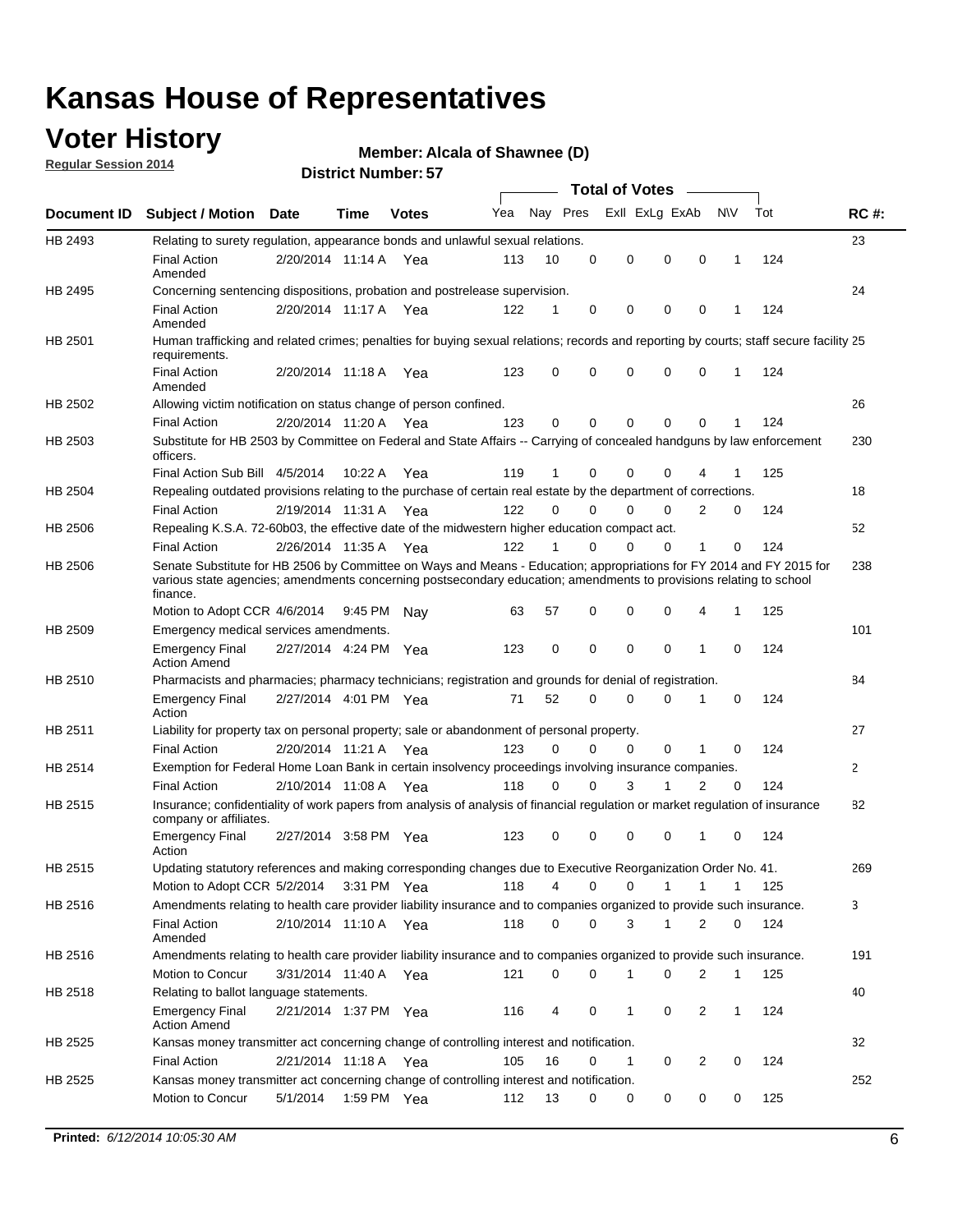#### **Voter History Regular Session 2014**

| Member: Alcala of Shawnee (D) |  |  |
|-------------------------------|--|--|
|-------------------------------|--|--|

|                    |                                                                                                                                                                                                                                                                                                                                           |                       |             |              |     |    |                         | <b>Total of Votes</b> |          |                |           |     |             |
|--------------------|-------------------------------------------------------------------------------------------------------------------------------------------------------------------------------------------------------------------------------------------------------------------------------------------------------------------------------------------|-----------------------|-------------|--------------|-----|----|-------------------------|-----------------------|----------|----------------|-----------|-----|-------------|
| <b>Document ID</b> | <b>Subject / Motion Date</b>                                                                                                                                                                                                                                                                                                              |                       | Time        | <b>Votes</b> | Yea |    | Nay Pres Exll ExLg ExAb |                       |          |                | <b>NV</b> | Tot | <b>RC#:</b> |
| HB 2533            | Changing interest credit amounts, member distributions upon termination or death and retirement annuities under the KPERS 42<br>Act of 2015.                                                                                                                                                                                              |                       |             |              |     |    |                         |                       |          |                |           |     |             |
|                    | <b>Emergency Final</b><br><b>Action Amend</b>                                                                                                                                                                                                                                                                                             | 2/21/2014 1:40 PM Yea |             |              | 94  | 26 | 0                       | 1                     | 0        | 2              | 1         | 124 |             |
| HB 2537            | Eliminating font size and type requirement for disclosure statements contained in insurance contracts and explanatory<br>materials printed in any language other than English.                                                                                                                                                            |                       |             |              |     |    |                         |                       |          |                |           |     | 81          |
|                    | <b>Emergency Final</b><br>Action                                                                                                                                                                                                                                                                                                          | 2/27/2014 3:56 PM Nay |             |              | 119 | 4  | 0                       | 0                     | 0        | 1              | 0         | 124 |             |
| HB 2537            | Insurance; eliminating font and type requirements for certain non-English insurance documents; confidentiality of certain<br>documents; continuation of health insurance for spouse and children of certain emergency personnel and employees of the<br>department of corrections; purchase of certain insurance by the state fair board. |                       |             |              |     |    |                         |                       |          |                |           |     | 249         |
|                    | Motion to adopt CCR 4/30/2014 3:58 PM Yea                                                                                                                                                                                                                                                                                                 |                       |             |              | 122 | 0  | 0                       | 1                     | 1        | 0              | 1         | 125 |             |
| HB 2538            | Giving landowner right of first refusal for antlers of deer illegally shot on landowner's property.                                                                                                                                                                                                                                       |                       |             |              |     |    |                         |                       |          |                |           |     | 102         |
|                    | <b>Emergency Final</b><br><b>Action Amend</b>                                                                                                                                                                                                                                                                                             | 2/27/2014 4:26 PM Yea |             |              | 106 | 17 | 0                       | 0                     | 0        | 1              | 0         | 124 |             |
| HB 2541            | Substitute for HB2541 by Committee on Local Government—plastic bottles and containers; labeling; solid waste landfill<br>restrictions.                                                                                                                                                                                                    |                       |             |              |     |    |                         |                       |          |                |           |     | 121         |
|                    | Final Action Sub Bill 3/17/2014 11:21 A Yea                                                                                                                                                                                                                                                                                               |                       |             |              | 102 | 21 | 0                       | 0                     | 0        | 2              | 0         | 125 |             |
| HB 2542            | Property tax exemption for amateur-built aircraft.                                                                                                                                                                                                                                                                                        |                       |             |              |     |    |                         |                       |          |                |           |     | 112         |
|                    | <b>Final Action</b><br>Amended                                                                                                                                                                                                                                                                                                            | 3/13/2014 11:22 A Yea |             |              | 116 | 4  | 0                       | 1                     | 1        | 2              | 1         | 125 |             |
| HB 2544            | Authorizing postsecondary educational institutions to enter into the state authorization reciprocity agreement to provide<br>distance education.                                                                                                                                                                                          |                       |             |              |     |    |                         |                       |          |                |           |     | 17          |
|                    | <b>Final Action</b>                                                                                                                                                                                                                                                                                                                       | 2/17/2014 11:21 A     |             | ExII         | 120 | 0  | 0                       | 3                     | 0        | 1              | 0         | 124 |             |
| HB 2545            | Extending sunset date on certain agriculture fees from July 1, 2015, to July 1, 2019.                                                                                                                                                                                                                                                     |                       |             |              |     |    |                         |                       |          |                |           |     | 68          |
|                    | <b>Final Action</b><br>Amended                                                                                                                                                                                                                                                                                                            | 2/27/2014 10:25 A Yea |             |              | 99  | 24 | 0                       | $\mathbf 0$           | $\Omega$ | 1              | 0         | 124 |             |
| HB 2547            | Changing the map copy requirement in mining permit application.                                                                                                                                                                                                                                                                           |                       |             |              |     |    |                         |                       |          |                |           |     | 53          |
|                    | <b>Final Action</b>                                                                                                                                                                                                                                                                                                                       | 2/26/2014 11:36 A     |             | Yea          | 123 | 0  | 0                       | 0                     | 0        | 1              | 0         | 124 |             |
| HB 2548            | Creating the water program management fund and transferring the air quality fee fund.                                                                                                                                                                                                                                                     |                       |             |              |     |    |                         |                       |          |                |           |     | 46          |
|                    | <b>Emergency Final</b><br>Action                                                                                                                                                                                                                                                                                                          | 2/21/2014 1:46 PM Yea |             |              | 119 | 1  | 0                       | 1                     | 0        | 2              | 1         | 124 |             |
| HB 2549            | Allowing burial of hazardous waste on-site.                                                                                                                                                                                                                                                                                               |                       |             |              |     |    |                         |                       |          |                |           |     | 54          |
|                    | <b>Final Action</b>                                                                                                                                                                                                                                                                                                                       | 2/26/2014 11:38 A     |             | Yea          | 123 | 0  | $\mathbf 0$             | $\mathbf 0$           | 0        | 1              | 0         | 124 |             |
| HB 2550            | Repeal of the atmospheric mercury deposition monitoring network.                                                                                                                                                                                                                                                                          |                       |             |              |     |    |                         |                       |          |                |           |     | 33          |
|                    | <b>Final Action</b>                                                                                                                                                                                                                                                                                                                       | 2/21/2014 11:20 A     |             | Nav          | 92  | 29 | 0                       | $\mathbf{1}$          | 0        | $\overline{2}$ | 0         | 124 |             |
| HB 2551            | Repealing regulation of PCB disposal facilities.                                                                                                                                                                                                                                                                                          |                       |             |              |     |    |                         |                       |          |                |           |     | 47          |
|                    | <b>Emergency Final</b><br>Action Amend                                                                                                                                                                                                                                                                                                    | 2/21/2014 1:47 PM Nay |             |              | 100 | 20 | 0                       | $\mathbf{1}$          | 0        | $\overline{2}$ | 1         | 124 |             |
| HB 2551            | Repealing the regulation of PCB disposal facilities; making changes to the atmospheric mercury deposition monitoring network 271<br>and the disposal of plastic bottles, containers and solid waste.                                                                                                                                      |                       |             |              |     |    |                         |                       |          |                |           |     |             |
|                    | Motion to Adopt CCR 5/2/2014                                                                                                                                                                                                                                                                                                              |                       | 3:45 PM Nav |              | 105 | 17 | 0                       | 0                     | 1        | 1              | 1         | 125 |             |
| HB 2552            | Managed care organizations, prompt payment.                                                                                                                                                                                                                                                                                               |                       |             |              |     |    |                         |                       |          |                |           |     | 69          |
|                    | <b>Final Action</b><br>Amended                                                                                                                                                                                                                                                                                                            | 2/27/2014 10:26 A Yea |             |              | 123 | 0  | 0                       | 0                     | 0        | 1              | 0         | 124 |             |
| HB 2552            | Kansas medical assistance program; managed care organizations; consent for expansion of certain medicaid services.                                                                                                                                                                                                                        |                       |             |              |     |    |                         |                       |          |                |           |     | 225         |
|                    | Motion to Concur                                                                                                                                                                                                                                                                                                                          | 4/4/2014              | 6:13 PM Nay |              | 68  | 54 | 0                       | 0                     | 1        | 2              | 0         | 125 |             |
| HB 2553            | Health care compact.                                                                                                                                                                                                                                                                                                                      |                       |             |              |     |    |                         |                       |          |                |           |     | 141         |
|                    | <b>Final Action</b>                                                                                                                                                                                                                                                                                                                       | 3/24/2014 10:15 A     |             | Nay          | 74  | 48 | 0                       | 0                     | 0        | 3              | 0         | 125 |             |
| HB 2555            | Release of information in support of arrest warrants and search warrants.                                                                                                                                                                                                                                                                 |                       |             |              |     |    |                         |                       |          |                |           |     | 86          |
|                    | <b>Emergency Final</b><br><b>Action Amend</b>                                                                                                                                                                                                                                                                                             | 2/27/2014 4:04 PM Yea |             |              | 113 | 10 | 0                       | 0                     | 0        | 1              | 0         | 124 |             |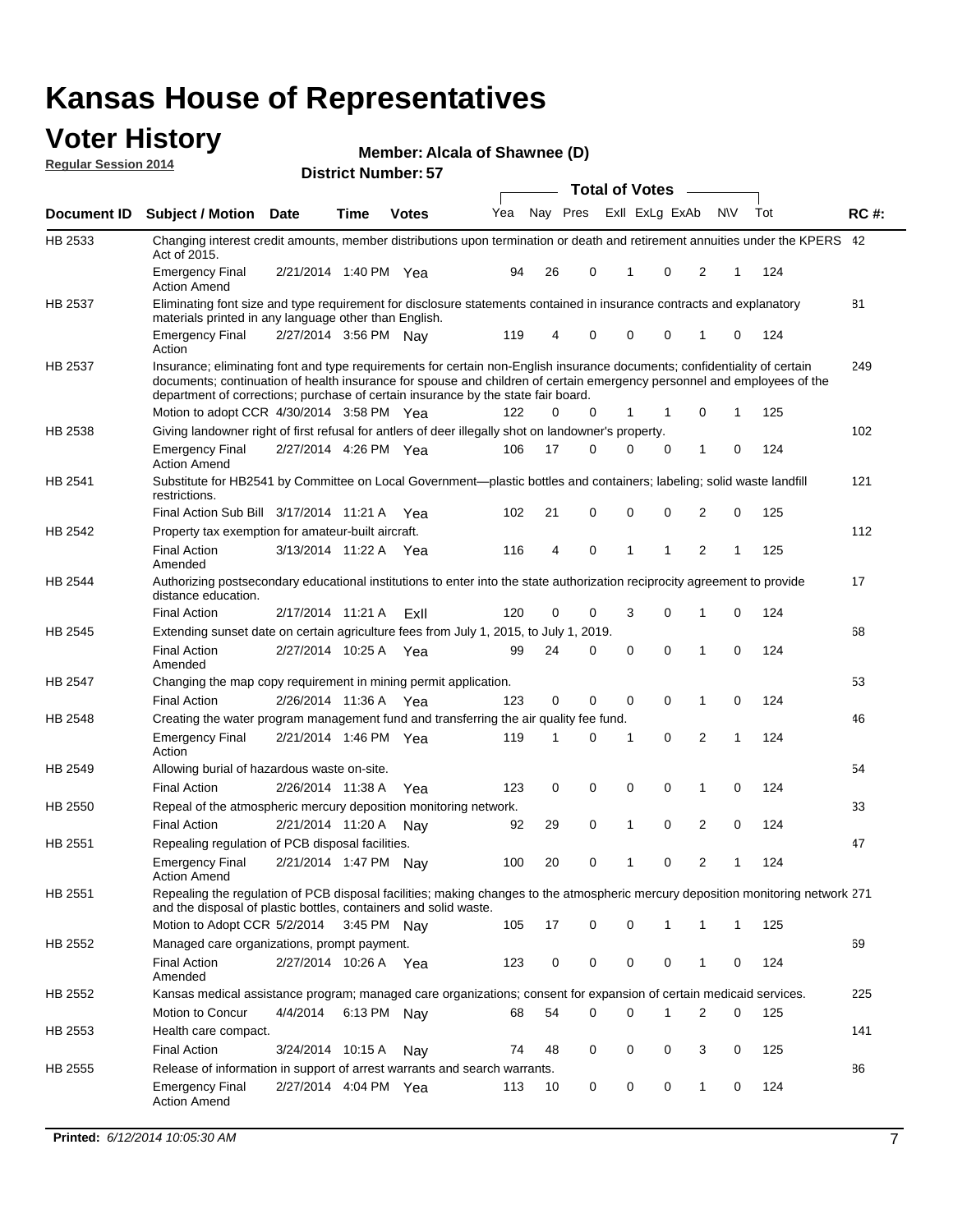### **Voter History**

**Regular Session 2014**

#### **Alcala of Shawnee (D)**

|                    |                                                                                                                                                                                                                                                                                                                                                           |                       |         |               |     |          |          | <b>Total of Votes</b> |             |              |              |     |             |
|--------------------|-----------------------------------------------------------------------------------------------------------------------------------------------------------------------------------------------------------------------------------------------------------------------------------------------------------------------------------------------------------|-----------------------|---------|---------------|-----|----------|----------|-----------------------|-------------|--------------|--------------|-----|-------------|
| <b>Document ID</b> | <b>Subject / Motion Date</b>                                                                                                                                                                                                                                                                                                                              |                       | Time    | <b>Votes</b>  | Yea | Nay Pres |          | Exll ExLg ExAb        |             |              | N\V          | Tot | <b>RC#:</b> |
| HB 2557            | Changing penalties for certain taxpayers who file incorrect returns under Kansas income tax act.                                                                                                                                                                                                                                                          |                       |         |               |     |          |          |                       |             |              |              |     | 21          |
|                    | <b>Final Action</b><br>Amended                                                                                                                                                                                                                                                                                                                            | 2/19/2014 11:35 A     |         | Yea           | 122 | 0        | 0        | 0                     | 0           | 2            | 0            | 124 |             |
| HB 2561            | Licensure of pharmacists and registration of pharmacy interns by board of pharmacy.                                                                                                                                                                                                                                                                       |                       |         |               |     |          |          |                       |             |              |              |     | 55          |
|                    | <b>Final Action</b>                                                                                                                                                                                                                                                                                                                                       | 2/26/2014 11:39 A Yea |         |               | 105 | 18       | 0        | 0                     | 0           | 1            | 0            | 124 |             |
| HB 2564            | Requiring 60-day wait before re-employment for retirement benefit eligibility.                                                                                                                                                                                                                                                                            |                       |         |               |     |          |          |                       |             |              |              |     | 43          |
|                    | <b>Emergency Final</b><br>Action                                                                                                                                                                                                                                                                                                                          | 2/21/2014 1:41 PM Yea |         |               | 120 | 0        | 0        | 1                     | $\mathbf 0$ | 2            | 1            | 124 |             |
| HB 2566            | Requiring court fee for forensic audio and video examination services.                                                                                                                                                                                                                                                                                    |                       |         |               |     |          |          |                       |             |              |              |     | 93          |
|                    | <b>Emergency Final</b><br>Action                                                                                                                                                                                                                                                                                                                          | 2/27/2014 4:12 PM Yea |         |               | 123 | 0        | 0        | $\mathbf 0$           | $\mathbf 0$ | 1            | 0            | 124 |             |
| HB 2568            | Domestic relations; Kansas family law code; child support guidelines.                                                                                                                                                                                                                                                                                     |                       |         |               |     |          |          |                       |             |              |              |     | 70          |
|                    | <b>Final Action</b><br>Amended                                                                                                                                                                                                                                                                                                                            | 2/27/2014 10:27 A     |         | Yea           | 123 | 0        | 0        | $\mathbf 0$           | $\mathbf 0$ | $\mathbf{1}$ | 0            | 124 |             |
| HB 2568            | Domestic relations; Kansas family law code; child support guidelines.                                                                                                                                                                                                                                                                                     |                       |         |               |     |          |          |                       |             |              |              |     | 268         |
|                    | Motion to adopt CCR 5/2/2014                                                                                                                                                                                                                                                                                                                              |                       |         | 3:28 PM Yea   | 123 | 0        | 0        | 0                     | 1           | 1            | 0            | 125 |             |
| HB 2576            | Employment security law; creation of "new employer rate."                                                                                                                                                                                                                                                                                                 |                       |         |               |     |          |          |                       |             |              |              |     | 71          |
|                    | <b>Final Action</b><br>Amended                                                                                                                                                                                                                                                                                                                            | 2/27/2014 10:28 A Yea |         |               | 123 | 0        | 0        | 0                     | $\mathbf 0$ | 1            | 0            | 124 |             |
| HB 2576            | Employment security law; creation of "new employer rate."                                                                                                                                                                                                                                                                                                 |                       |         |               |     |          |          |                       |             |              |              |     | 159         |
|                    | Motion to Concur                                                                                                                                                                                                                                                                                                                                          | 3/25/2014 10:47 A     |         | Yea           | 122 | 0        | 0        | 1                     | 0           | 2            | 0            | 125 |             |
| HB 2577            | Allowing parents to remain anonymous when surrendering an infant under the newborn protection act.                                                                                                                                                                                                                                                        |                       |         |               |     |          |          |                       |             |              |              |     | 56          |
|                    | <b>Final Action</b><br>Amended                                                                                                                                                                                                                                                                                                                            | 2/26/2014 11:41 A Yea |         |               | 123 | $\Omega$ | $\Omega$ | 0                     | 0           | 1            | 0            | 124 |             |
| <b>HB 2577</b>     | Allowing parents to remain anonymous when surrendering an infant under the newborn protection act.                                                                                                                                                                                                                                                        |                       |         |               |     |          |          |                       |             |              |              |     | 220         |
|                    | Motion to Concur                                                                                                                                                                                                                                                                                                                                          | 4/4/2014              | 11:45 A | Yea           | 121 | 0        | 0        | 1                     | 1           | 1            | $\mathbf{1}$ | 125 |             |
| HB 2578            | Certification by chief law enforcement officer for transfer of a firearm when required by federal law.                                                                                                                                                                                                                                                    |                       |         |               |     |          |          |                       |             |              |              |     | 122         |
|                    | <b>Final Action</b><br>Amended                                                                                                                                                                                                                                                                                                                            | 3/17/2014 11:22 A     |         | Yea           | 123 | 0        | 0        | 0                     | 0           | 2            | 0            | 125 |             |
| HB 2578            | Regulating the possession of weapons.                                                                                                                                                                                                                                                                                                                     |                       |         |               |     |          |          |                       |             |              |              |     | 235         |
|                    | Motion to Adopt CCR 4/5/2014 4:40 PM Yea                                                                                                                                                                                                                                                                                                                  |                       |         |               | 102 | 19       | 0        | 0                     | 0           | 4            | 0            | 125 |             |
| HB 2580            | Specifying the duties of the state fire marshal relating to regional emergency response teams for hazardous materials and<br>search and rescue incidents.                                                                                                                                                                                                 |                       |         |               |     |          |          |                       |             |              |              |     | 72          |
|                    | <b>Final Action</b><br>Amended                                                                                                                                                                                                                                                                                                                            | 2/27/2014 10:29 A     |         | Yea           | 113 | 10       | 0        | 0                     | $\mathbf 0$ | 1            | $\mathbf 0$  | 124 |             |
| HB 2580            | Kansas Real Estate Appraisal Board; licensee fingerprinting and criminal background checks.                                                                                                                                                                                                                                                               |                       |         |               |     |          |          |                       |             |              |              |     | 272         |
|                    | Motion to adopt CCR 5/2/2014                                                                                                                                                                                                                                                                                                                              |                       |         | $3:49$ PM Yea | 115 | 7        | 0        | 0                     | 1           | 1            | 1            | 125 |             |
| HB 2582            | Creating an exemption from food establishment licensing for churches.                                                                                                                                                                                                                                                                                     |                       |         |               |     |          |          |                       |             |              |              |     | 57          |
|                    | <b>Final Action</b>                                                                                                                                                                                                                                                                                                                                       | 2/26/2014 11:42 A Yea |         |               | 123 | 0        | 0        | 0                     | 0           |              | 0            | 124 |             |
| HB 2588            | Child in need of care; juvenile offenders; permanent custodians.                                                                                                                                                                                                                                                                                          |                       |         |               |     |          |          |                       |             |              |              |     | 94          |
|                    | <b>Emergency Final</b><br><b>Action Amend</b>                                                                                                                                                                                                                                                                                                             | 2/27/2014 4:14 PM Yea |         |               | 123 | 0        | 0        | 0                     | 0           | 1            | 0            | 124 |             |
| HB 2588            | Senate Substitute for HB 2588 by Committee on Judiciary - Concerning children and minors; relating to children in need of<br>care; placement in juvenile detention facilities; permanent custodians; relating to juvenile offenders; alternative adjudication;<br>youth residential centers and services; risk assessment; sentencing; good time credits. |                       |         |               |     |          |          |                       |             |              |              |     | 244         |
|                    | Motion to adopt CCR 4/30/2014 3:36 PM Yea                                                                                                                                                                                                                                                                                                                 |                       |         |               | 123 | 0        | 0        | 1                     | 1           | 0            | 0            | 125 |             |
| HB 2591            | Requiring certain audit reports to be filed electronically and to be filed only with the department of administration.                                                                                                                                                                                                                                    |                       |         |               |     |          |          |                       |             |              |              |     | 58          |
|                    | <b>Final Action</b>                                                                                                                                                                                                                                                                                                                                       | 2/26/2014 11:43 A Yea |         |               | 123 | 0        | 0        | 0                     | 0           | 1            | 0            | 124 |             |
| HB 2595            | State fossils; the tylosaurus and the pteranodon.                                                                                                                                                                                                                                                                                                         |                       |         |               |     |          |          |                       |             |              |              |     | 73          |
|                    | <b>Final Action</b><br>Amended                                                                                                                                                                                                                                                                                                                            | 2/27/2014 10:31 A Yea |         |               | 96  | 27       | 0        | 0                     | 0           | 1            | 0            | 124 |             |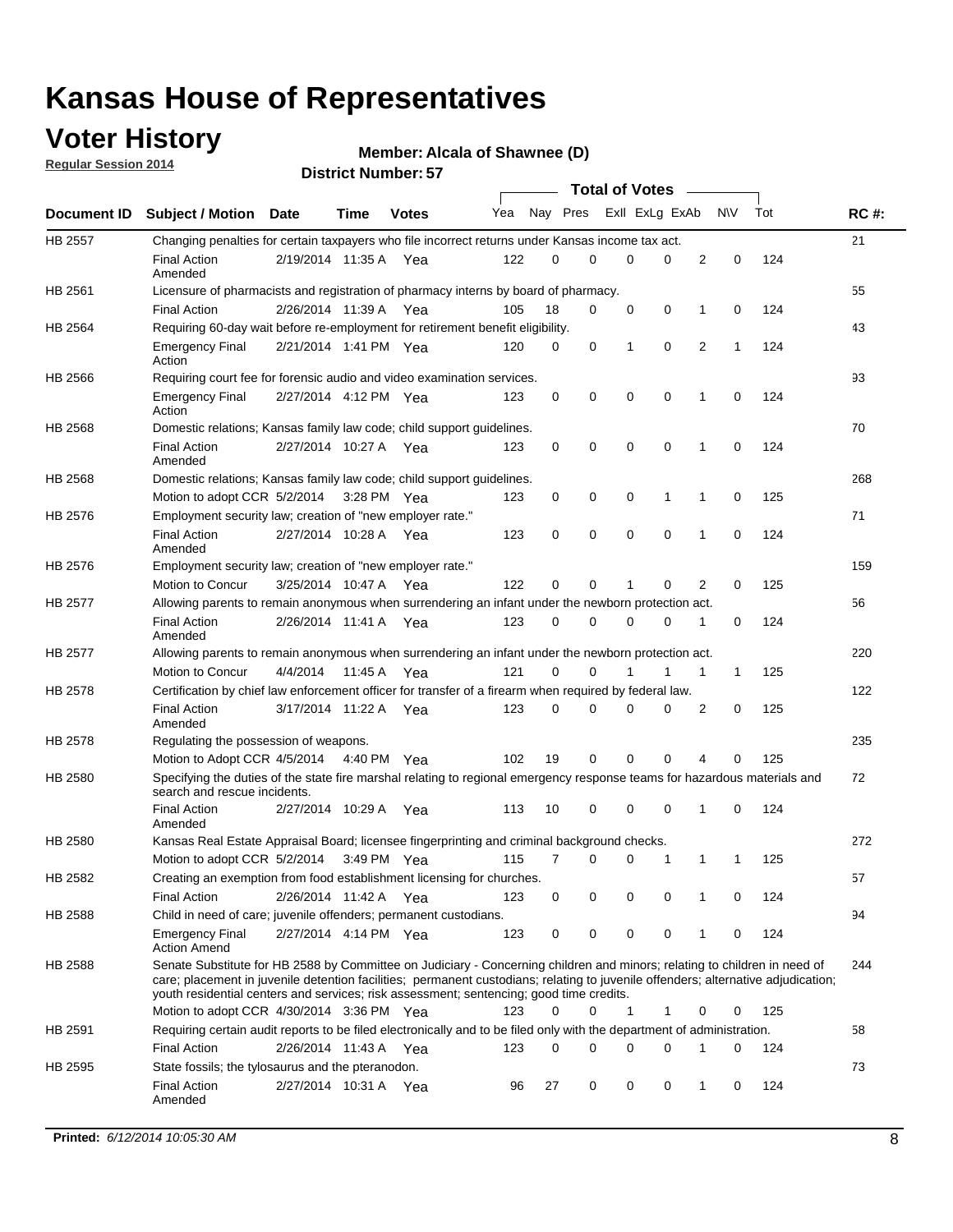### **Voter History**

**Regular Session 2014**

**Alcala of Shawnee (D)**

|             |                                                                                                                                                                                                                                       |                       |             |              |     |             | <b>Total of Votes</b>   |             |             |              |           |     |             |
|-------------|---------------------------------------------------------------------------------------------------------------------------------------------------------------------------------------------------------------------------------------|-----------------------|-------------|--------------|-----|-------------|-------------------------|-------------|-------------|--------------|-----------|-----|-------------|
| Document ID | <b>Subject / Motion Date</b>                                                                                                                                                                                                          |                       | <b>Time</b> | <b>Votes</b> | Yea |             | Nay Pres Exll ExLg ExAb |             |             |              | <b>NV</b> | Tot | <b>RC#:</b> |
| HB 2596     | Computation of retirement benefits when a state officer or employee is placed on furlough or has reduction in compensation.                                                                                                           |                       |             |              |     |             | 0                       |             | $\Omega$    |              | 0         |     | 74          |
| HB 2596     | <b>Final Action</b><br>Computation of retirement benefits when a state officer or employee is placed on furlough or has reduction in                                                                                                  | 2/27/2014 10:33 A     |             | Yea          | 123 | 0           |                         | $\mathbf 0$ |             |              |           | 124 | 246         |
|             | compensation.<br>Motion to adopt CCR 4/30/2014 3:45 PM Yea                                                                                                                                                                            |                       |             |              | 123 | 0           | 0                       | 1           | 1           | 0            | 0         | 125 |             |
| HB 2597     | Municipal recycling services                                                                                                                                                                                                          |                       |             |              |     |             |                         |             |             |              |           |     | 97          |
|             | <b>Emergency Final</b><br><b>Action Amend</b>                                                                                                                                                                                         | 2/27/2014 4:20 PM Yea |             |              | 105 | 18          | 0                       | $\mathbf 0$ | 0           | $\mathbf{1}$ | 0         | 124 |             |
| HB 2599     | Authorizing the secretary of state to grant an easement to the unified government of Wyandotte county.                                                                                                                                |                       |             |              |     |             |                         |             |             |              |           |     | 22          |
|             | <b>Final Action</b>                                                                                                                                                                                                                   | 2/19/2014 11:37 A     |             | Yea          | 120 | 2           | 0                       | 0           | $\mathbf 0$ | 2            | 0         | 124 |             |
| HB 2599     | Authorizing the secretary of state to grant an easement to the unified government of Wyandotte county.                                                                                                                                |                       |             |              |     |             |                         |             |             |              |           |     | 118         |
|             | Motion to Concur                                                                                                                                                                                                                      | 3/14/2014 11:25 A     |             | Yea          | 118 | 0           | 0                       | 2           | 1           | 4            | 0         | 125 |             |
| HB 2602     | Increasing the percentage of unclassified employees allowed to be employed by KPERS from 25% to 50%.                                                                                                                                  |                       |             |              |     |             |                         |             |             |              |           |     | 44          |
|             | <b>Emergency Final</b><br>Action                                                                                                                                                                                                      | 2/21/2014 1:43 PM Yea |             |              | 107 | 13          | 0                       | 1           | 0           | 2            | 1         | 124 |             |
| HB 2602     | Increasing the percentage of unclassified employees allowed to be employed by KPERS from 25% to 50%.                                                                                                                                  |                       |             |              |     |             |                         |             |             |              |           |     | 195         |
|             | Motion to Concur                                                                                                                                                                                                                      | 4/1/2014              | 10:57 A     | Yea          | 108 | 15          | 0                       | 1           | $\mathbf 0$ | 1            | 0         | 125 |             |
| HB 2609     | Practice of pharmacy; filling and refilling of prescriptions.                                                                                                                                                                         |                       |             |              |     |             |                         |             |             |              |           |     | 105         |
|             | <b>Emergency Final</b><br><b>Action Amend</b>                                                                                                                                                                                         | 2/27/2014 4:29 PM Yea |             |              | 123 | $\mathbf 0$ | $\mathbf 0$             | $\mathbf 0$ | $\mathbf 0$ | 1            | $\Omega$  | 124 |             |
| HB 2611     | Conduct of dental offices.                                                                                                                                                                                                            |                       |             |              |     |             |                         |             |             |              |           |     | 83          |
|             | <b>Emergency Final</b><br>Action                                                                                                                                                                                                      | 2/27/2014 3:59 PM Yea |             |              | 123 | 0           | 0                       | $\mathbf 0$ | $\mathbf 0$ | 1            | 0         | 124 |             |
| HB 2612     | Relating to district judge and district magistrate judge vacancies.                                                                                                                                                                   |                       |             |              |     |             |                         |             |             |              |           |     | 75          |
|             | <b>Final Action</b><br>Amended                                                                                                                                                                                                        | 2/27/2014 10:34 A     |             | Nav          | 106 | 17          | 0                       | $\mathbf 0$ | $\mathbf 0$ | 1            | 0         | 124 |             |
| HB 2613     | Relating to the issuance of stillbirth and unborn child's death certificates.                                                                                                                                                         |                       |             |              |     |             |                         |             |             |              |           |     | 103         |
|             | <b>Emergency Final</b><br><b>Action Amend</b>                                                                                                                                                                                         | 2/27/2014 4:27 PM Yea |             |              | 122 | $\mathbf 1$ | $\mathbf 0$             | $\mathbf 0$ | 0           | 1            | 0         | 124 |             |
| HB 2615     | Substitute for HB 2615 by Committee on Commerce, Labor and Economic Development - Workers compensation assigned<br>risk pool.                                                                                                         |                       |             |              |     |             |                         |             |             |              |           |     | 185         |
|             | EFA Sub Bill<br>Amended                                                                                                                                                                                                               | 3/26/2014 3:42 PM Nay |             |              | 98  | 25          | 0                       | 1           | 0           | 1            | 0         | 125 |             |
| HB 2616     | Secretary of labor; explore agreement to allow state of Kansas to enforce OSHA standards.                                                                                                                                             |                       |             |              |     |             |                         |             |             |              |           |     | 92          |
|             | <b>Emergency Final</b><br>Action                                                                                                                                                                                                      | 2/27/2014 4:11 PM Nay |             |              | 93  | 30          | $\Omega$                | $\mathbf 0$ | 0           | 1            | 0         | 124 |             |
| HB 2616     | Senate Substitute for HB 2616 by Committee on Commerce - Secretary of labor directed to study state enforcement of OSHA 261<br>standards.                                                                                             |                       |             |              |     |             |                         |             |             |              |           |     |             |
|             | Motion to Concur                                                                                                                                                                                                                      | 5/2/2014 11:47 A Nay  |             |              | 94  | 30          | $\mathbf 0$             | $\mathbf 0$ | 1           | 0            | 0         | 125 |             |
| HB 2633     | Substitute for HB 2633 by Committee on Corrections and Juvenile Justice - Juvenile offenders; youth residential centers and<br>services; risk assessment; raising the age for prosecution as an adult; sentencing; good time credits. |                       |             |              |     |             |                         |             |             |              |           |     | - 106       |
|             | EFA Sub Bill<br>Amended                                                                                                                                                                                                               | 2/27/2014 4:31 PM Yea |             |              | 122 | 1           | 0                       | 0           | 0           | 1            | 0         | 124 |             |
| HB 2636     | Secretary of health and environment and air quality standards.                                                                                                                                                                        |                       |             |              |     |             |                         |             |             |              |           |     | 45          |
|             | <b>Emergency Final</b><br><b>Action Amend</b>                                                                                                                                                                                         | 2/21/2014 1:44 PM Nay |             |              | 89  | 31          | 0                       | 1           | 0           | 2            |           | 124 |             |
| HB 2636     | Secretary of health and environment and air quality standards.                                                                                                                                                                        |                       |             |              |     |             |                         |             |             |              |           |     | 212         |
|             | Sub motion to concur 4/3/2014                                                                                                                                                                                                         |                       | 7:20 PM Yea |              | 121 | 3           | 0                       | 0           | 0           | 1            | 0         | 125 |             |
| HB 2642     | Income tax deduction for net gain on the sale of certain horses, cattle or livestock; income tax credit for expenditures to make 131<br>dwelling or facility accessible for persons with a disability.                                |                       |             |              |     |             |                         |             |             |              |           |     |             |
|             | <b>Final Action</b><br>Amended                                                                                                                                                                                                        | 3/20/2014 11:17 A Yea |             |              | 123 | 0           | 0                       | 0           | 1           | 1            | 0         | 125 |             |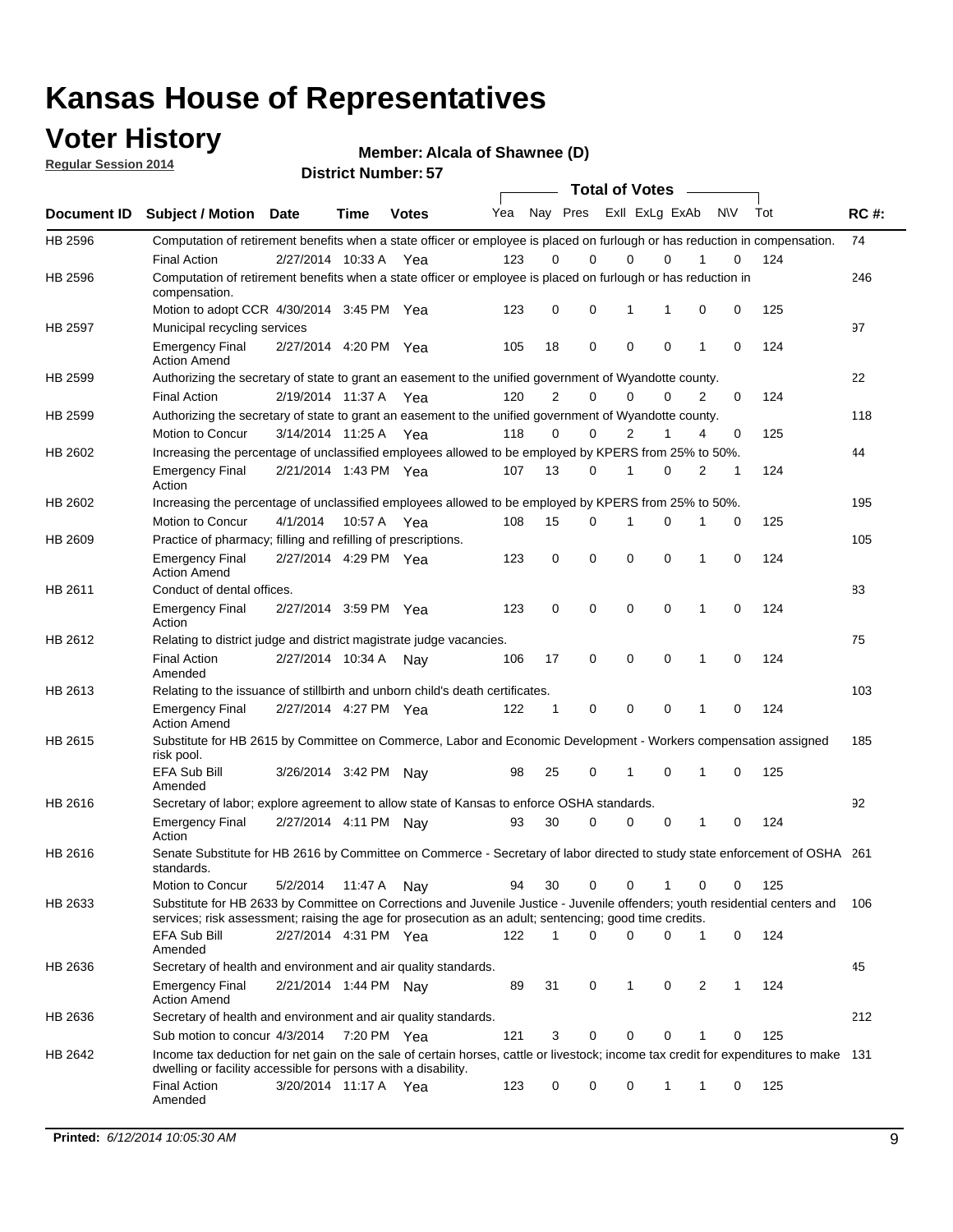### **Voter History**

| <b>VULGE LIBLUI Y</b><br><b>Regular Session 2014</b> |                                                                                                                                                                                                                                                                                                                                                                                                                               |                            |             | <b>Member: Alcala of Shawnee (D)</b> |     |                       |          |  |                |             |              |             |     |             |  |
|------------------------------------------------------|-------------------------------------------------------------------------------------------------------------------------------------------------------------------------------------------------------------------------------------------------------------------------------------------------------------------------------------------------------------------------------------------------------------------------------|----------------------------|-------------|--------------------------------------|-----|-----------------------|----------|--|----------------|-------------|--------------|-------------|-----|-------------|--|
|                                                      |                                                                                                                                                                                                                                                                                                                                                                                                                               | <b>District Number: 57</b> |             |                                      |     | <b>Total of Votes</b> |          |  |                |             |              |             |     |             |  |
| Document ID                                          | <b>Subject / Motion</b>                                                                                                                                                                                                                                                                                                                                                                                                       | Date                       | Time        | <b>Votes</b>                         | Yea | Nay Pres              |          |  | Exll ExLg ExAb |             |              | <b>NV</b>   | Tot | <b>RC#:</b> |  |
| HB 2643                                              | Property tax; classification of commercial and industrial machinery and equipment as personal property; reclassification of<br>property upon termination of IRB tax exemption; use of independent appraisers to appraiser certain                                                                                                                                                                                             |                            |             |                                      |     |                       |          |  |                |             |              |             |     | 164         |  |
|                                                      | <b>Final Action</b><br>Amended                                                                                                                                                                                                                                                                                                                                                                                                | 3/26/2014 10:56 A          |             | Yea                                  | 123 | 0                     | 0        |  |                | 0           | 1            | 0           | 125 |             |  |
| HB 2643                                              | Property tax; classification of commercial and industrial machinery and equipment as personal property; reclassification of<br>property upon termination of IRB tax exemption; use of independent appraisers to appraiser certain complex property; motor<br>vehicles, members of military; mortgage registration tax phase out and replacement with fees; county clerk technology fund;<br>county treasurer technology fund. |                            |             |                                      |     |                       |          |  |                |             |              |             |     | 274         |  |
|                                                      | Motion to Concur                                                                                                                                                                                                                                                                                                                                                                                                              | 5/2/2014                   | 5:12 PM Nav |                                      | 16  | 108                   | 0        |  | 0              | 0           |              | 0           | 125 |             |  |
| HB 2643                                              | Property tax; classification of commercial and industrial machinery and equipment as personal property; reclassification of<br>property upon termination of IRB tax exemption; use of independent appraisers to appraiser certain complex property; motor<br>vehicles, members of military; mortgage registration tax phase out and replacement with fees; county clerk technology fund;<br>county treasurer technology fund. |                            |             |                                      |     |                       |          |  |                |             |              |             |     | 286         |  |
|                                                      | Motion to adopt CCR 5/3/2014                                                                                                                                                                                                                                                                                                                                                                                                  |                            | 1:53 AM     | Nav                                  | 70  | 53                    | 0        |  | 0              | 0           | 1            | 1           | 125 |             |  |
| HB 2648                                              | Property tax exemption for levees.                                                                                                                                                                                                                                                                                                                                                                                            |                            |             |                                      |     |                       |          |  |                |             |              |             |     | 100         |  |
|                                                      | <b>Emergency Final</b><br><b>Action Amend</b>                                                                                                                                                                                                                                                                                                                                                                                 | 2/27/2014 4:23 PM Yea      |             |                                      | 100 | 23                    | 0        |  | $\mathbf 0$    | $\mathbf 0$ | 1            | 0           | 124 |             |  |
| HB 2651                                              | County law library.                                                                                                                                                                                                                                                                                                                                                                                                           |                            |             |                                      |     |                       |          |  |                |             |              |             |     | 76          |  |
|                                                      | <b>Final Action</b><br>Amended                                                                                                                                                                                                                                                                                                                                                                                                | 2/27/2014 10:38 A          |             | Yea                                  | 82  | 41                    | 0        |  | $\mathbf 0$    | $\mathbf 0$ | 1            | $\mathbf 0$ | 124 |             |  |
| HB 2655                                              | Allowing veterans with PTSD to seek mental health treatment upon certain convictions.                                                                                                                                                                                                                                                                                                                                         |                            |             |                                      |     |                       |          |  |                |             |              |             |     | 77          |  |
|                                                      | <b>Final Action</b><br>Amended                                                                                                                                                                                                                                                                                                                                                                                                | 2/27/2014 10:40 A          |             | Yea                                  | 123 | 0                     | 0        |  | 0              | 0           | 1            | 0           | 124 |             |  |
| HB 2655                                              | Senate Substitute for HB 2655 by Committee on Judiciary - Allowing veterans with PTSD to seek mental health treatment<br>upon certain convictions; also amending the crimes of interference with law enforcement and giving a false alarm.                                                                                                                                                                                    |                            |             |                                      |     |                       |          |  |                |             |              |             |     | 224         |  |
|                                                      | Motion to Concur                                                                                                                                                                                                                                                                                                                                                                                                              | 4/4/2014                   | 5:42 PM Yea |                                      | 122 | $\Omega$              | $\Omega$ |  | $\Omega$       | 1           | 2            | 0           | 125 |             |  |
| HB 2656                                              | Authorizing the state of Kansas to pay the death gratuity benefit to the designated survivor of a Kansas service member during 48<br>a federal government shutdown and providing for reimbursement to the state                                                                                                                                                                                                               |                            |             |                                      |     |                       |          |  |                |             |              |             |     |             |  |
|                                                      | <b>Final Action</b>                                                                                                                                                                                                                                                                                                                                                                                                           | 2/26/2014 11:27 A Yea      |             |                                      | 123 | 0                     | 0        |  | 0              | 0           |              | 0           | 124 |             |  |
| HB 2661                                              | Substitute for HB 2661 by Committee on Energy and Environment - Siting of electric transmission lines; notice and hearing<br>requirements.                                                                                                                                                                                                                                                                                    |                            |             |                                      |     |                       |          |  |                |             |              |             |     | 181         |  |
|                                                      | <b>EFA Sub Bill</b>                                                                                                                                                                                                                                                                                                                                                                                                           | 3/26/2014 3:37 PM Yea      |             |                                      | 119 | 4                     | 0        |  | 1              | 0           | 1            | 0           | 125 |             |  |
| HB 2662                                              | Expungment of driving under the influence convictions.<br><b>Final Action</b>                                                                                                                                                                                                                                                                                                                                                 | 3/14/2014 11:22 A          |             | Yea                                  | 87  | 31                    | 0        |  | 2              | 1           | 4            | 0           | 125 | 116         |  |
|                                                      | Amended                                                                                                                                                                                                                                                                                                                                                                                                                       |                            |             |                                      |     |                       |          |  |                |             |              |             |     |             |  |
| HB 2668                                              | Health insurance for qualified professional associations.                                                                                                                                                                                                                                                                                                                                                                     |                            |             |                                      |     |                       |          |  |                |             |              |             |     | 34          |  |
|                                                      | <b>Final Action</b><br>Amended                                                                                                                                                                                                                                                                                                                                                                                                | 2/21/2014 11:21 A Nay      |             |                                      | 114 | 7                     | 0        |  | 1              | 0           | 2            | 0           | 124 |             |  |
| HB 2668                                              | Predetermination of health insurance benefits                                                                                                                                                                                                                                                                                                                                                                                 |                            |             |                                      |     |                       |          |  |                |             |              |             |     | 262         |  |
|                                                      | Motion to Concur                                                                                                                                                                                                                                                                                                                                                                                                              | 5/2/2014                   | 12:05 P     | Nav                                  | 97  | 27                    | 0        |  | 0              | 1           | 0            | 0           | 125 |             |  |
| HB 2669                                              | State civil service board; transferred from the department of administration to the office of administrative hearings.                                                                                                                                                                                                                                                                                                        |                            |             |                                      |     |                       |          |  |                |             |              |             |     | 87          |  |
|                                                      | <b>Emergency Final</b><br>Action                                                                                                                                                                                                                                                                                                                                                                                              | 2/27/2014 4:05 PM Nay      |             |                                      | 110 | 13                    | 0        |  | 0              | 0           | 1            | 0           | 124 |             |  |
| HB 2673                                              | Kansas healing arts act; physician assistant licensure act.                                                                                                                                                                                                                                                                                                                                                                   |                            |             |                                      |     |                       |          |  |                |             |              |             |     | 91          |  |
|                                                      | <b>Emergency Final</b><br><b>Action Amend</b>                                                                                                                                                                                                                                                                                                                                                                                 | 2/27/2014 4:10 PM Yea      |             |                                      | 105 | 18                    | 0        |  | 0              | 0           | $\mathbf{1}$ | 0           | 124 |             |  |
| HB 2673                                              | Board of healing arts functions and duties, physician assistants licensure act and podiatry act.                                                                                                                                                                                                                                                                                                                              |                            |             |                                      |     |                       |          |  |                |             |              |             |     | 270         |  |
|                                                      | Motion to adopt CCR 5/2/2014 3:39 PM Yea                                                                                                                                                                                                                                                                                                                                                                                      |                            |             |                                      | 111 | 11                    | $\Omega$ |  | 0              | 1           | 1            | 1           | 125 |             |  |
| HB 2675                                              | Relating to procurement negotiating committees; certified businesses.                                                                                                                                                                                                                                                                                                                                                         |                            |             |                                      |     |                       |          |  |                |             |              |             |     | 165         |  |
|                                                      | <b>Final Action</b><br>Amended                                                                                                                                                                                                                                                                                                                                                                                                | 3/26/2014 10:57 A Yea      |             |                                      | 123 | 0                     | 0        |  | 1              | 0           | 1            | 0           | 125 |             |  |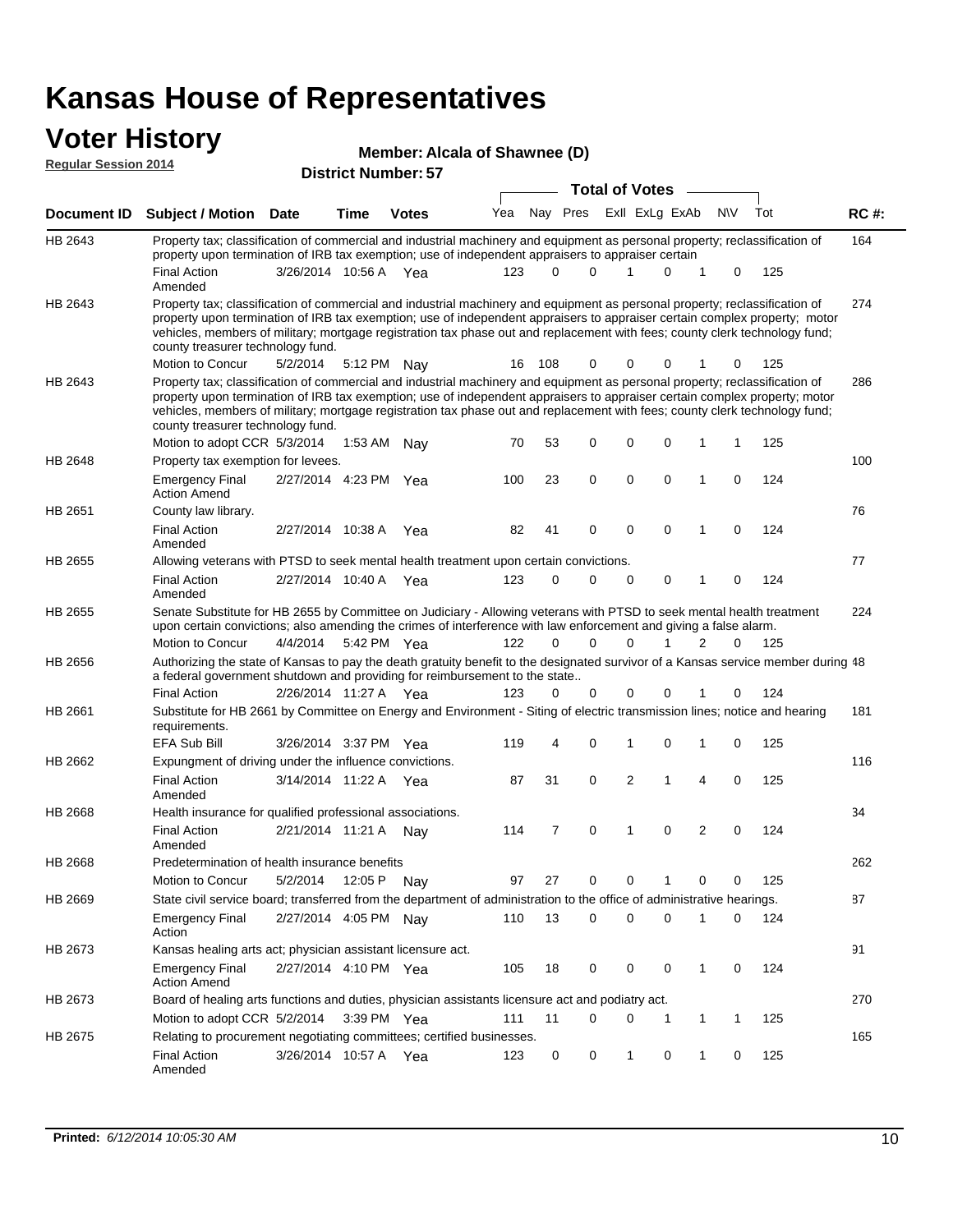#### **Voter History Regular Session 2014**

| Member: Alcala of Shawnee (D) |  |
|-------------------------------|--|
|                               |  |

| noguidi ocoololi 4017 |                                                                                                                                                                                                                                                                                               |                       |             | <b>District Number: 57</b> |     |    |             |                         |              |                |              |     |             |
|-----------------------|-----------------------------------------------------------------------------------------------------------------------------------------------------------------------------------------------------------------------------------------------------------------------------------------------|-----------------------|-------------|----------------------------|-----|----|-------------|-------------------------|--------------|----------------|--------------|-----|-------------|
|                       |                                                                                                                                                                                                                                                                                               |                       |             |                            |     |    |             | <b>Total of Votes</b>   |              |                |              |     |             |
| <b>Document ID</b>    | <b>Subject / Motion Date</b>                                                                                                                                                                                                                                                                  |                       | <b>Time</b> | <b>Votes</b>               | Yea |    |             | Nay Pres Exll ExLg ExAb |              | N\V            | Tot          |     | <b>RC#:</b> |
| HB 2681               | Substitute for HB2681 by Committee on Veterans, Military, and Homeland Security--Abolishing the Kansas commission on<br>veterans affairs; creating the Kansas commission on veterans affairs office within the executive branch of government.<br>Final Action Sub Bill 3/20/2014 11:18 A Yea |                       |             |                            | 123 | 0  | $\Omega$    | $\Omega$                | 1            | 1              | $\Omega$     | 125 | 132         |
| HB 2681               | Substitute for HB2681 by Committee on Veterans, Military, and Homeland Security - Abolishing the Kansas commission on<br>veterans affairs; creating the Kansas commission on veterans affairs office within the executive branch of government.                                               |                       |             |                            |     |    |             |                         |              |                |              |     | 219         |
|                       | Motion to Concur                                                                                                                                                                                                                                                                              | 4/4/2014 11:41 A Yea  |             |                            | 122 | 0  | $\Omega$    | 1                       | 1            | 1              | $\Omega$     | 125 |             |
| HB 2684               | Allocating moneys from driver's license fees to the judicial branch nonjudicial salary adjustment fund.                                                                                                                                                                                       |                       |             |                            |     |    |             |                         |              |                |              |     | 78          |
|                       | <b>Final Action</b>                                                                                                                                                                                                                                                                           | 2/27/2014 10:41 A Yea |             |                            | 93  | 30 | $\Omega$    | $\Omega$                | 0            | 1              | $\mathbf 0$  | 124 |             |
| HB 2687               | Unclaimed property act and hearings.                                                                                                                                                                                                                                                          |                       |             |                            |     |    |             |                         |              |                |              |     | 59          |
|                       | <b>Final Action</b>                                                                                                                                                                                                                                                                           | 2/26/2014 11:44 A     |             | Yea                        | 119 | 4  | $\mathbf 0$ | 0                       | $\mathbf 0$  | 1              | 0            | 124 |             |
| HB 2687               | Unclaimed property act and hearings.                                                                                                                                                                                                                                                          |                       |             |                            |     |    |             |                         |              |                |              |     | 251         |
|                       | Motion to Concur                                                                                                                                                                                                                                                                              | 5/1/2014              |             | 1:56 PM Yea                | 125 | 0  | 0           | 0                       | 0            | 0              | 0            | 125 |             |
| <b>HB 2689</b>        | Amending which convictions are counted for driving while license canceled, suspended or revoked.                                                                                                                                                                                              |                       |             |                            |     |    |             |                         |              |                |              |     | 231         |
|                       | <b>Final Action</b><br>Amended                                                                                                                                                                                                                                                                | 4/5/2014              | 10:23 A     | Yea                        | 121 | 0  | $\Omega$    | $\Omega$                | 0            | $\overline{4}$ | 0            | 125 |             |
| HB 2693               | Providing for testing by community colleges for commercial driver's licenses and allowing temporary commercial driver's<br>license holders the ability to drive class A commercial vehicles.                                                                                                  |                       |             |                            |     |    |             |                         |              |                |              |     | 104         |
|                       | <b>Emergency Final</b><br><b>Action Amend</b>                                                                                                                                                                                                                                                 | 2/27/2014 4:28 PM Yea |             |                            | 123 | 0  | 0           | $\Omega$                | 0            | 1              | 0            | 124 |             |
| HB 2693               | Senate Substitute for HB 2693 by Committee on Transportation - Providing for testing by community colleges for commercial 255<br>driver's licenses; entities serving as driver's licenses examiners.                                                                                          |                       |             |                            |     |    |             |                         |              |                |              |     |             |
|                       | Motion to adopt CCR 5/1/2014 4:42 PM Yea                                                                                                                                                                                                                                                      |                       |             |                            | 125 | 0  | 0           | 0                       | 0            | 0              | 0            | 125 |             |
| HB 2715               | Farm machinery and equipment annual highway permits, commercial drivers' license.<br><b>Emergency Final</b>                                                                                                                                                                                   | 2/27/2014 4:21 PM Yea |             |                            | 123 | 0  | 0           | 0                       | 0            | 1              | 0            | 124 | 98          |
|                       | <b>Action Amend</b>                                                                                                                                                                                                                                                                           |                       |             |                            |     |    |             |                         |              |                |              |     |             |
| HB 2717               | Registration of operators of assisted living, residential health care, home plus or adult day care facilities.                                                                                                                                                                                |                       |             |                            |     |    |             |                         |              |                |              |     | 175         |
|                       | <b>Emergency Final</b><br><b>Action Amend</b>                                                                                                                                                                                                                                                 | 3/26/2014 3:29 PM Yea |             |                            | 114 | 9  | $\Omega$    | 1                       | 0            | 1              | 0            | 125 |             |
| HB 2721               | Substitute for Substitute for HB 2721 by Committee on Commerce, Labor and Economic Development †Enacting the<br>business entity standard treatment act.                                                                                                                                       |                       |             |                            |     |    |             |                         |              |                |              |     | 117         |
|                       | Final Action Sub Bill 3/14/2014 11:23 A Yea                                                                                                                                                                                                                                                   |                       |             |                            | 118 | 0  | 0           | 2                       |              |                | 0            | 125 |             |
| HB 2721               | Substitute for Substitute for HB 2721 by Committee on Commerce, Labor and Economic Development - Enacting the business 273<br>entity standard treatment act.                                                                                                                                  |                       |             |                            |     |    |             |                         |              |                |              |     |             |
|                       | Motion to Concur                                                                                                                                                                                                                                                                              | 5/2/2014              |             | 3:59 PM Yea                | 122 | 0  | 0           | 0                       | 1            | 1              | 1            | 125 |             |
| <b>HB 2724</b>        | Uniform commercial driver's license act; definition of tank vehicle.<br><b>Emergency Final</b>                                                                                                                                                                                                | 2/27/2014 4:22 PM Yea |             |                            | 122 | 1  | 0           | 0                       | 0            | 1              | 0            | 124 | 99          |
|                       | Action                                                                                                                                                                                                                                                                                        |                       |             |                            |     |    |             |                         |              |                |              |     |             |
| HB 2727               | Expiration of license plates and placards for individuals with disability.                                                                                                                                                                                                                    |                       |             |                            |     |    |             |                         |              |                |              |     | 88          |
|                       | <b>Emergency Final</b><br>Action                                                                                                                                                                                                                                                              | 2/27/2014 4:06 PM Yea |             |                            | 123 | 0  | 0           | 0                       | 0            | 1              | 0            | 124 |             |
| HB 2728               | Permits for the operation of salvage vehicles no longer required to be prepared in triplicate.                                                                                                                                                                                                |                       |             |                            |     |    |             |                         |              |                |              |     | 89          |
|                       | <b>Emergency Final</b><br>Action                                                                                                                                                                                                                                                              | 2/27/2014 4:07 PM Yea |             |                            | 122 | 1  | 0           | 0                       | 0            | 1              | 0            | 124 |             |
| HB 2728               | Permits for the operation of salvage vehicles no longer required to be prepared in triplicate.                                                                                                                                                                                                |                       |             |                            |     |    |             |                         |              |                |              |     | 192         |
|                       | Motion to Concur                                                                                                                                                                                                                                                                              | 3/31/2014 11:43 A Yea |             |                            | 122 | 0  | 0           | 1                       | 0            | 2              | 0            | 125 |             |
| HB 2732               | Sales tax authority for Rooks county for constructing or remodeling a jail facility.                                                                                                                                                                                                          |                       |             |                            |     |    |             |                         |              |                |              |     | 232         |
|                       | <b>Final Action</b>                                                                                                                                                                                                                                                                           | 4/5/2014              |             | 10:24 A Yea                | 121 | 0  | 0           | 0                       | 0            | 4              | 0            | 125 |             |
| HB 2744               | Insurance; coverage for autism spectrum disorder.                                                                                                                                                                                                                                             |                       |             |                            |     |    |             |                         |              |                |              |     | 137         |
|                       | <b>Final Action</b>                                                                                                                                                                                                                                                                           | 3/21/2014 10:14 A Yea |             |                            | 114 | 3  | 0           | 0                       | $\mathbf{1}$ | 6              | $\mathbf{1}$ | 125 |             |
|                       | Amended                                                                                                                                                                                                                                                                                       |                       |             |                            |     |    |             |                         |              |                |              |     | 166         |
| HB 2745               | Tax lien on property voluntarily transferred.<br><b>Final Action</b>                                                                                                                                                                                                                          | 3/26/2014 10:58 A     |             | Yea                        | 123 | 0  | 0           | 1                       | 0            | 1              | 0            | 125 |             |
|                       |                                                                                                                                                                                                                                                                                               |                       |             |                            |     |    |             |                         |              |                |              |     |             |
|                       | Printed: 6/12/2014 10:05:30 AM                                                                                                                                                                                                                                                                |                       |             |                            |     |    |             |                         |              |                |              |     | 11          |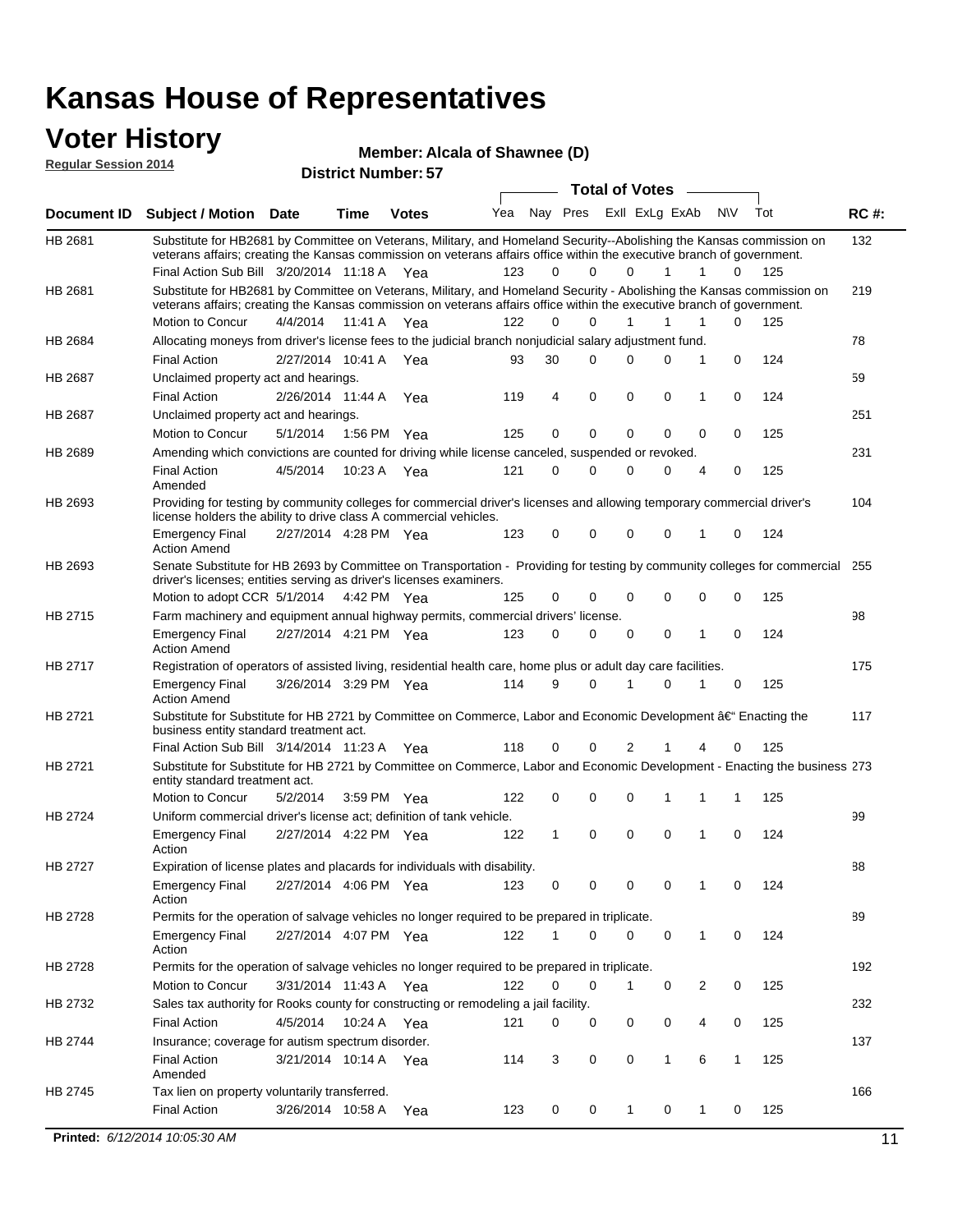### **Voter History**

**Regular Session 2014**

#### **Alcala of Shawnee (D)**

|                    |                                                                                                                                                                                                                                      |                       |             |              |     |          |          | <b>Total of Votes</b> |             |                |             |     |             |
|--------------------|--------------------------------------------------------------------------------------------------------------------------------------------------------------------------------------------------------------------------------------|-----------------------|-------------|--------------|-----|----------|----------|-----------------------|-------------|----------------|-------------|-----|-------------|
| <b>Document ID</b> | <b>Subject / Motion Date</b>                                                                                                                                                                                                         |                       | Time        | <b>Votes</b> | Yea | Nav Pres |          | Exll ExLg ExAb        |             |                | N\V         | Tot | <b>RC#:</b> |
| HB 2755            | Repealing the sunset on the Kansas taxpayer transparency act.                                                                                                                                                                        |                       |             |              |     |          |          |                       |             |                |             |     | 140         |
|                    | <b>Final Action</b>                                                                                                                                                                                                                  | 3/24/2014 10:13 A     |             | Yea          | 122 | 0        | 0        | 0                     | 0           | 3              | 0           | 125 |             |
| HB 2767            | State child death review board.                                                                                                                                                                                                      |                       |             |              |     |          |          |                       |             |                |             |     | 167         |
|                    | <b>Final Action</b><br>Amended                                                                                                                                                                                                       | 3/26/2014 10:59 A     |             | Yea          | 123 | 0        | 0        | 1                     | $\mathbf 0$ | 1              | 0           | 125 |             |
| <b>HCR 5029</b>    | Urging the Kansas bureau of investigation to establish a blue alert system for the state of Kansas.                                                                                                                                  |                       |             |              |     |          |          |                       |             |                |             |     | 95          |
|                    | <b>Emergency Final</b><br><b>Action Amend</b>                                                                                                                                                                                        | 2/27/2014 4:15 PM Yea |             |              | 121 | 2        | 0        | 0                     | 0           | 1              | 0           | 124 |             |
| <b>HCR 5031</b>    | Urging Congress to provide for the prompt payment of disability compensation to U.S. Veterans.                                                                                                                                       |                       |             |              |     |          |          |                       |             |                |             |     | 125         |
|                    | <b>Final Action</b>                                                                                                                                                                                                                  | 3/19/2014 11:21 A Yea |             |              | 122 | $\Omega$ | $\Omega$ | 0                     | 1           | 2              | 0           | 125 |             |
| HR 6049            | Resolution encouraging the creation of a Kansas plan for comprehensive treatment of chronic obstruction pulmonary<br>disease.                                                                                                        |                       |             |              |     |          |          |                       |             |                |             |     | 109         |
|                    | <b>Emergency Final</b><br><b>Action Amend</b>                                                                                                                                                                                        | 3/6/2014              | 11:24 A     | Yea          | 120 | 0        | 0        | 2                     | 1           | $\overline{2}$ | $\mathbf 0$ | 125 |             |
| HR 6063            | Urging the President to extend the qualifications for the Women's Army Corps Service Medal.                                                                                                                                          |                       |             |              |     |          |          |                       |             |                |             |     | 143         |
|                    | <b>Final Action</b>                                                                                                                                                                                                                  | 3/25/2014 10:11 A Yea |             |              | 123 | $\Omega$ | $\Omega$ | 1                     | $\Omega$    | 1              | 0           | 125 |             |
| SB 40              | House Substitute for SB 40 by Committee on Corrections and Juvenile Justice †Secretary of corrections; including juvenile<br>offenders in the prison made goods act; authorizing use of correctional industries funds for payment of |                       |             |              |     |          |          |                       |             |                |             |     | 123         |
|                    | Final Action Sub Bill 3/17/2014 11:23 A Yea                                                                                                                                                                                          |                       |             |              | 123 | 0        | 0        | 0                     | $\Omega$    | 2              | 0           | 125 |             |
| SB 54              | Medical assistance recovery program; rules and regulations.                                                                                                                                                                          |                       |             |              |     |          |          |                       |             |                |             |     | 174         |
|                    | <b>Emergency Final</b><br><b>Action Amend</b>                                                                                                                                                                                        | 3/26/2014 3:28 PM Yea |             |              | 95  | 28       | 0        | 1                     | 0           | 1              | 0           | 125 |             |
| SB 54              | Amendments to statutes regulating abortions.                                                                                                                                                                                         |                       |             |              |     |          |          |                       |             |                |             |     | 214         |
|                    | Motion to Adopt CCR 4/4/2014                                                                                                                                                                                                         |                       | 9:59 AM Yea |              | 112 | 11       | 0        |                       | $\mathbf 0$ | 1              | 0           | 125 |             |
| SB 63              | State use law; purchases by municipalities; committee sunset date and chairperson selection.                                                                                                                                         |                       |             |              |     |          |          |                       |             |                |             |     | 280         |
|                    | Motion to adopt CCR 5/2/2014                                                                                                                                                                                                         |                       | 8:52 PM Yea |              | 124 | 0        | 0        | 0                     | 0           | 1              | 0           | 125 |             |
| SB 99              | Lobbyists defined.                                                                                                                                                                                                                   |                       |             |              |     |          |          |                       |             |                |             |     | 184         |
|                    | <b>Emergency Final</b><br>Action                                                                                                                                                                                                     | 3/26/2014 3:41 PM Yea |             |              | 117 | 6        | 0        | 1                     | 0           | 1              | 0           | 125 |             |
| SB 147             | House Substitute for SB 147 by Committee on Agriculture and Natural Resources †Amending the powers and duties of the 133<br>Kansas department of agriculture division of conservation and the state conservation commission.         |                       |             |              |     |          |          |                       |             |                |             |     |             |
|                    | Final Action Sub Bill 3/20/2014 11:19 A Yea<br>Amended                                                                                                                                                                               |                       |             |              | 123 | 0        | $\Omega$ | 0                     | 1           | 1              | 0           | 125 |             |
| <b>SB 218</b>      | House Substitute for SB 218 by Committee on Appropriations-Education; relating to the financing and instruction thereof;                                                                                                             |                       |             |              |     |          |          |                       |             |                |             |     | 226         |
|                    | making and concerning appropriations for the fiscal years ending June 30, 2014, and June 30, 2015, for certain agencies.<br>Final Action Sub Bill 4/4/2014                                                                           |                       | 6:17 PM Yea |              | 91  | 31       | $\Omega$ | 0                     | 1           | $\overline{2}$ | $\Omega$    | 125 |             |
|                    | Amended                                                                                                                                                                                                                              |                       |             |              |     |          |          |                       |             |                |             |     |             |
| SB 218             | House Substitute for SB 218 by Committee on Appropriations-Education; relating to the financing and instruction thereof;                                                                                                             |                       |             |              |     |          |          |                       |             |                |             |     | 237         |
|                    | making and concerning appropriations for the fiscal years ending June 30, 2014, and June 30, 2015, for certain agencies.                                                                                                             |                       |             |              |     |          |          |                       |             |                |             |     |             |
|                    | Sub Motion to Adopt 4/6/2014 12:51 A Nay<br><b>CCR</b>                                                                                                                                                                               |                       |             |              | 55  | 67       | 0        | 0                     | 0           | 3              | 0           | 125 |             |
| SB 231             | House Substitute for SB 231 †Concerning valuation and appeals; renaming the state court of tax appeals; timing of<br>decisions.                                                                                                      |                       |             |              |     |          |          |                       |             |                |             |     | 134         |
|                    | Final Action Sub Bill 3/20/2014 11:21 A Yea<br>Amended                                                                                                                                                                               |                       |             |              | 123 | 0        | 0        | 0                     | 1           | 1              | 0           | 125 |             |
| SB 231             | House Substitute for SB 231 - Concerning valuation and appeals; renaming the state court of tax appeals; timing of<br>decisions                                                                                                      |                       |             |              |     |          |          |                       |             |                |             |     | 281         |
|                    | Motion to Adopt CCR 5/2/2014                                                                                                                                                                                                         |                       | 8:56 PM Yea |              | 124 | 0        | 0        | 0                     | $\mathbf 0$ | 1              | 0           | 125 |             |
| SB 245             | House Substitute for SB 245 by Committee on Appropriations - Appropriations for FY 2014, FY 2015, and FY 2016 for the<br>department of corrections; capital improvement projects.                                                    |                       |             |              |     |          |          |                       |             |                |             |     | 13          |
|                    | Final Action Sub Bill 2/13/2014 11:34 A Nay<br>Amended                                                                                                                                                                               |                       |             |              | 79  | 41       | 0        | 3                     | 0           | 1              | 0           | 124 |             |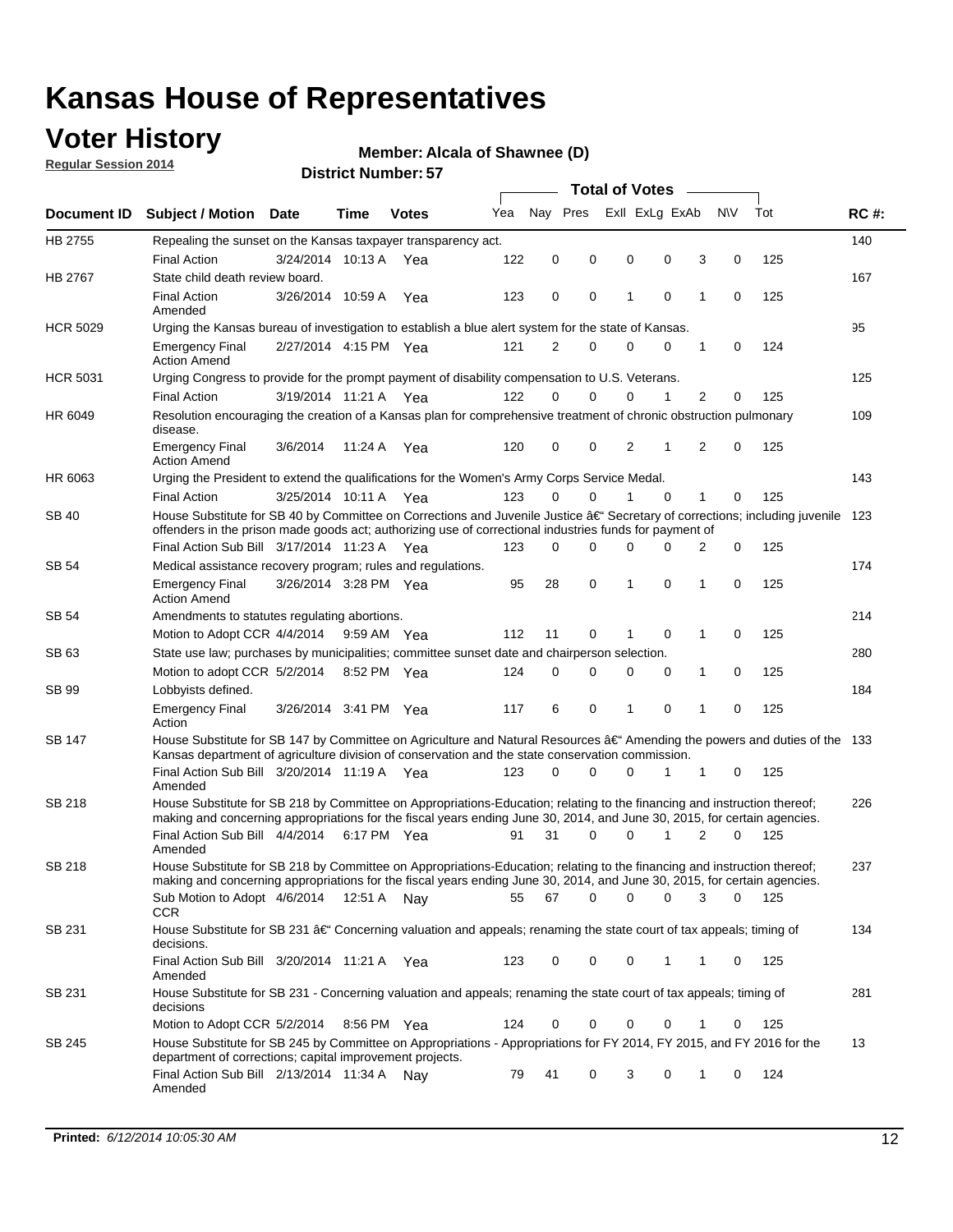### **Voter History**

#### **Alcala of Shawnee (D)**

**Regular Session 2014**

|               |                                                                                                                                                                                                                                                                                                                                                                                                                                                                                                                                                                                                                                                                                                                                                                                                               |                       |      | DISTRICT MAILING TO   |     |          |   | <b>Total of Votes</b> |              |                |              |             |     |             |
|---------------|---------------------------------------------------------------------------------------------------------------------------------------------------------------------------------------------------------------------------------------------------------------------------------------------------------------------------------------------------------------------------------------------------------------------------------------------------------------------------------------------------------------------------------------------------------------------------------------------------------------------------------------------------------------------------------------------------------------------------------------------------------------------------------------------------------------|-----------------------|------|-----------------------|-----|----------|---|-----------------------|--------------|----------------|--------------|-------------|-----|-------------|
|               | Document ID Subject / Motion                                                                                                                                                                                                                                                                                                                                                                                                                                                                                                                                                                                                                                                                                                                                                                                  | <b>Date</b>           | Time | <b>Votes</b>          | Yea | Nay Pres |   |                       |              | Exll ExLg ExAb |              | <b>N/A</b>  | Tot | <b>RC#:</b> |
| <b>SB 245</b> | House Substitute for SB 245 by Committee on Appropriations - Education funding; relating to mineral production; creating the<br>mineral production education fund, crediting 20% of remainder from oil and gas tax into such fund, moneys expended on<br>education; abolishing the oil and gas valuation depletion trust fund; allowing the counties to retain funds already in such<br>county's oil and gas valuation depletion trust fund; concerning school financing sources; proceeds from the tax levied by a<br>school district under authority of K.S.A. 2013 Supp. 72-6431, remitted to the state treasury to the credit of the state school<br>district finance fund not to the district's general fund; making and concerning appropriations for fiscal year 2017.<br>Motion to adopt CCR 5/1/2014 |                       |      | 5:06 PM Nay           | 88  | 37       |   | $\Omega$              | 0            | 0              | 0            | $\mathbf 0$ | 125 | 258         |
| <b>SB 248</b> | Victim notification prior to release of certain inmates.                                                                                                                                                                                                                                                                                                                                                                                                                                                                                                                                                                                                                                                                                                                                                      |                       |      |                       |     |          |   |                       |              |                |              |             |     | 119         |
|               | <b>Final Action</b>                                                                                                                                                                                                                                                                                                                                                                                                                                                                                                                                                                                                                                                                                                                                                                                           | 3/17/2014 11:18 A Yea |      |                       | 122 |          | 0 | 0                     | 0            | 0              | 2            | 1           | 125 |             |
| SB 254        | Medical assistance recovery program; rules and regulations.                                                                                                                                                                                                                                                                                                                                                                                                                                                                                                                                                                                                                                                                                                                                                   |                       |      |                       |     |          |   |                       |              |                |              |             |     | 179         |
|               | <b>Emergency Final</b><br>Action                                                                                                                                                                                                                                                                                                                                                                                                                                                                                                                                                                                                                                                                                                                                                                              | 3/26/2014 3:34 PM Yea |      |                       | 123 |          | 0 | $\mathbf 0$           | $\mathbf{1}$ | 0              | $\mathbf{1}$ | $\mathbf 0$ | 125 |             |
| SB 256        | Attorney general; costs in criminal appeals.                                                                                                                                                                                                                                                                                                                                                                                                                                                                                                                                                                                                                                                                                                                                                                  |                       |      |                       |     |          |   |                       |              |                |              |             |     | 147         |
|               | <b>Final Action</b><br>Amended                                                                                                                                                                                                                                                                                                                                                                                                                                                                                                                                                                                                                                                                                                                                                                                | 3/25/2014 10:16 A     |      | Yea                   | 119 |          | 4 | 0                     | 1            | 0              | 1            | 0           | 125 |             |
| SB 256        | Amending the crime of mistreatment of a dependent adult; creating the crime of mistreatment of an elder person; amending<br>the crime of unlawful sexual relations; amending provisions relating to appearance bonds and surety regulation; amending<br>violations of the Kansas racketeer influenced and corrupt organization act; also concerning the attorney general, costs in<br>criminal appeals.                                                                                                                                                                                                                                                                                                                                                                                                       |                       |      |                       |     |          |   |                       |              |                |              |             |     | 236         |
|               | Motion to Adopt CCR 4/5/2014 6:52 PM Yea                                                                                                                                                                                                                                                                                                                                                                                                                                                                                                                                                                                                                                                                                                                                                                      |                       |      |                       | 118 |          | 4 | 0                     | 0            | 0              | 3            | 0           | 125 |             |
| SB 258        | Amending the juvenile statute of limitations to match adult time limitations for sex crimes.<br><b>Final Action</b>                                                                                                                                                                                                                                                                                                                                                                                                                                                                                                                                                                                                                                                                                           | 3/20/2014 11:21 A Yea |      |                       | 123 |          | 0 | 0                     | 0            | 1              | 1            | 0           | 125 | 135         |
|               | Amended                                                                                                                                                                                                                                                                                                                                                                                                                                                                                                                                                                                                                                                                                                                                                                                                       |                       |      |                       |     |          |   |                       |              |                |              |             |     |             |
| SB 258        | Relating to issuance of certificates of birth resulting in stillbirth.                                                                                                                                                                                                                                                                                                                                                                                                                                                                                                                                                                                                                                                                                                                                        |                       |      |                       |     |          |   | 0                     | 0            | $\mathbf 0$    |              | 0           |     | 259         |
| SB 263        | Motion to Adopt CCR 5/1/2014 5:12 PM Yea<br>Establishing the military funeral honors fund under the adjutant general's office.                                                                                                                                                                                                                                                                                                                                                                                                                                                                                                                                                                                                                                                                                |                       |      |                       | 121 |          | 4 |                       |              |                | 0            |             | 125 | 148         |
|               | <b>Final Action</b>                                                                                                                                                                                                                                                                                                                                                                                                                                                                                                                                                                                                                                                                                                                                                                                           | 3/25/2014 10:17 A Yea |      |                       | 123 |          | 0 | 0                     | 1            | 0              | 1            | 0           | 125 |             |
| SB 263        | Amended<br>Veterans and military matters; military honors fund; death gratuity; disabled veterans preference, state jobs and contracts;                                                                                                                                                                                                                                                                                                                                                                                                                                                                                                                                                                                                                                                                       |                       |      |                       |     |          |   |                       |              |                |              |             |     | 256         |
|               | schools on military reservations, funding.                                                                                                                                                                                                                                                                                                                                                                                                                                                                                                                                                                                                                                                                                                                                                                    |                       |      |                       |     |          |   |                       |              |                |              |             |     |             |
|               | Motion to adopt CCR 5/1/2014 4:47 PM Yea                                                                                                                                                                                                                                                                                                                                                                                                                                                                                                                                                                                                                                                                                                                                                                      |                       |      |                       | 124 |          | 0 | 0                     | 0            | 0              | 0            | 1           | 125 |             |
| SB 265        | Income definition for Homestead Refund eligibility.                                                                                                                                                                                                                                                                                                                                                                                                                                                                                                                                                                                                                                                                                                                                                           |                       |      |                       |     |          |   |                       |              |                |              |             |     | 113         |
|               | <b>Final Action</b>                                                                                                                                                                                                                                                                                                                                                                                                                                                                                                                                                                                                                                                                                                                                                                                           | 3/13/2014 11:23 A Yea |      |                       | 121 |          | 0 | 0                     | 1            | 1              | 2            | 0           | 125 |             |
| SB 265        | Amended<br>Definition of income for homestead refund and SAFESR eligibility; income tax credits for adoption expenses and expenses to<br>make dwelling or facility accessible to persons with a disability; income tax deductions, self-employment taxes, expenses<br>related to organ donations, net gain on the sale of certain livestock; withholding, non-resident pass-through entity income;<br>Kansas taxpayer transparency act, sunset; sales tax exemptions.<br>Motion to Adopt CCR 4/4/2014                                                                                                                                                                                                                                                                                                         |                       |      | 6:29 PM Yea           | 122 |          | 0 | 0                     | 0            | 1              | 2            | 0           | 125 | 227         |
| SB 266        | Mineral severance tax return file date.                                                                                                                                                                                                                                                                                                                                                                                                                                                                                                                                                                                                                                                                                                                                                                       |                       |      |                       |     |          |   |                       |              |                |              |             |     | 114         |
|               | <b>Final Action</b><br>Amended                                                                                                                                                                                                                                                                                                                                                                                                                                                                                                                                                                                                                                                                                                                                                                                | 3/13/2014 11:24 A Yea |      |                       | 121 |          | 0 | 0                     | 1            | 1              | 2            | 0           | 125 |             |
| SB 266        | Severance tax return and payment dates; sales tax authority for Rooks county; property tax exemptions for certain donations<br>of land to the state and for amateur-built aircraft; sales tax exemptions for surface mining equipment and certain charitable<br>organizations.                                                                                                                                                                                                                                                                                                                                                                                                                                                                                                                                |                       |      |                       |     |          |   |                       |              |                |              |             |     | 266         |
|               | Motion to Adopt CCR 5/2/2014                                                                                                                                                                                                                                                                                                                                                                                                                                                                                                                                                                                                                                                                                                                                                                                  |                       |      | $3:19 \text{ PM}$ Yea | 122 |          | 1 | 0                     | 0            |                | 1            | 0           | 125 |             |
| SB 267        | Insurance; excluding real estate from acceptable security deposits with the commissioner and requiring original handwritten<br>signatures on deposit forms.                                                                                                                                                                                                                                                                                                                                                                                                                                                                                                                                                                                                                                                   |                       |      |                       |     |          |   |                       |              |                |              |             |     | 144         |
|               | <b>Final Action</b>                                                                                                                                                                                                                                                                                                                                                                                                                                                                                                                                                                                                                                                                                                                                                                                           | 3/25/2014 10:12 A     |      | Yea                   | 123 |          | 0 | 0                     | 1            | 0              | 1            | 0           | 125 |             |
| SB 268        | Insurance; Risk-based capital requirements.                                                                                                                                                                                                                                                                                                                                                                                                                                                                                                                                                                                                                                                                                                                                                                   |                       |      |                       |     |          |   |                       |              |                |              |             |     | 145         |
|               | <b>Final Action</b>                                                                                                                                                                                                                                                                                                                                                                                                                                                                                                                                                                                                                                                                                                                                                                                           | 3/25/2014 10:13 A     |      | Yea                   | 123 |          | 0 | 0                     | 1            | 0              | 1            | 0           | 125 |             |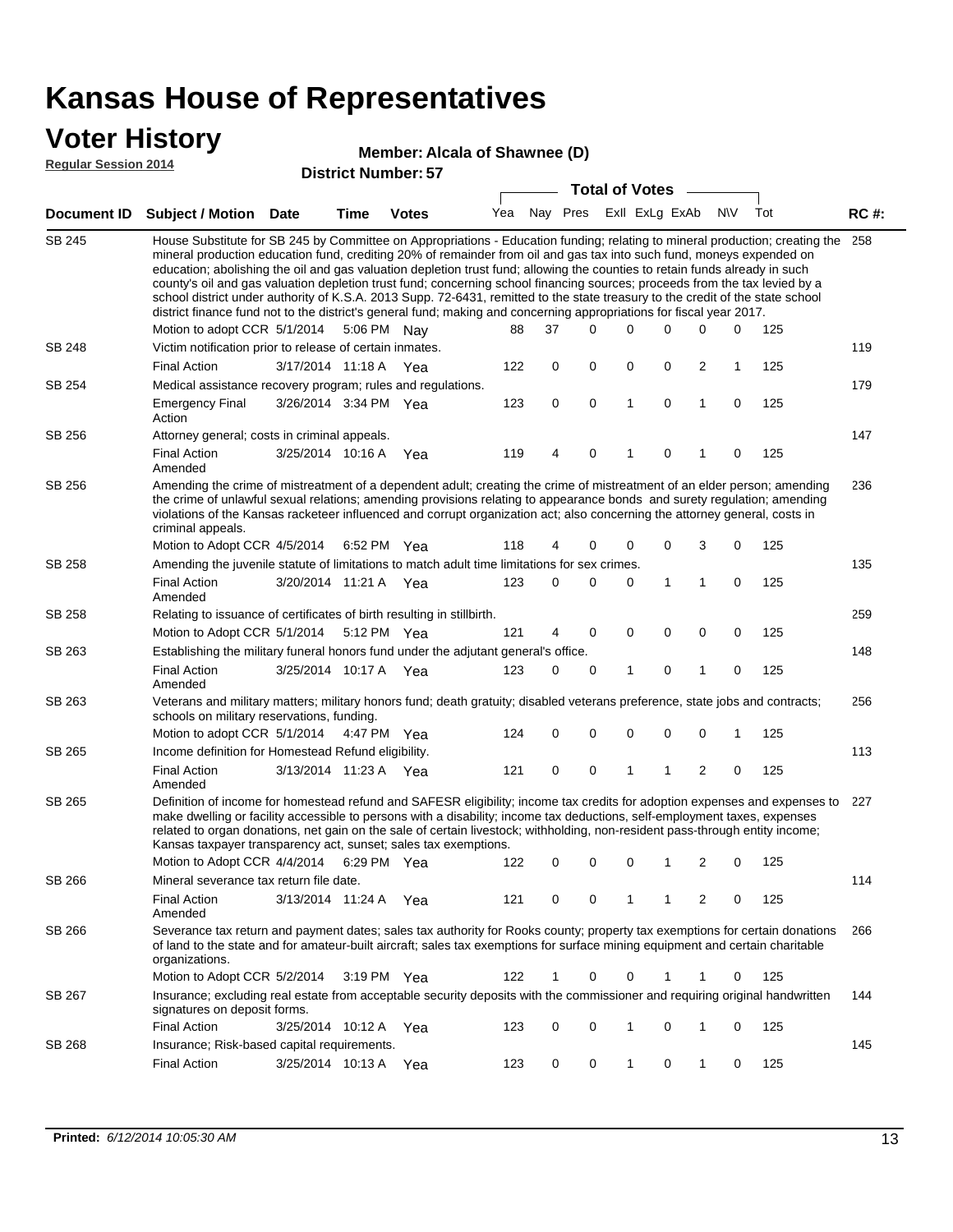### **Voter History**

**Regular Session 2014**

#### **Alcala of Shawnee (D)**

|               |                                                                                                                                                                                    |                       |      |              |     |              |             | <b>Total of Votes</b> |              |   |             |     |             |
|---------------|------------------------------------------------------------------------------------------------------------------------------------------------------------------------------------|-----------------------|------|--------------|-----|--------------|-------------|-----------------------|--------------|---|-------------|-----|-------------|
| Document ID   | <b>Subject / Motion Date</b>                                                                                                                                                       |                       | Time | <b>Votes</b> | Yea | Nay Pres     |             | Exll ExLg ExAb        |              |   | N\V         | Tot | <b>RC#:</b> |
| SB 271        | Amending the Kansas medicaid fraud control act.                                                                                                                                    |                       |      |              |     |              |             |                       |              |   |             |     | 176         |
|               | <b>Emergency Final</b><br><b>Action Amend</b>                                                                                                                                      | 3/26/2014 3:30 PM Yea |      |              | 123 | 0            | 0           | -1                    | 0            | 1 | 0           | 125 |             |
| SB 271        | Amending the Kansas medicaid fraud control act.                                                                                                                                    |                       |      |              |     |              |             |                       |              |   |             |     | 228         |
|               | Motion to Adopt CCR 4/4/2014 6:33 PM Yea                                                                                                                                           |                       |      |              | 122 | 0            | 0           | 0                     | 1            | 2 | 0           | 125 |             |
| SB 272        | Eliminating the 3% limit on controlled shooting area acreage in a county.                                                                                                          |                       |      |              |     |              |             |                       |              |   |             |     | 149         |
|               | <b>Final Action</b>                                                                                                                                                                | 3/25/2014 10:19 A Yea |      |              | 123 | 0            | 0           | 1                     | 0            | 1 | 0           | 125 |             |
| SB 273        | House Substitute for SB 273 by Committee on Transportation †Commercial vehicles; regulation and registration thereof.                                                              |                       |      |              |     |              |             |                       |              |   |             |     | 168         |
|               | Final Action Sub Bill 3/26/2014 11:00 A Yea<br>Amended                                                                                                                             |                       |      |              | 122 | 1            | 0           | 1                     | 0            | 1 | 0           | 125 |             |
| SB 273        | Regulation of commercial motor vehicles; exemption from rules and regulations of the Kansas corporation commission.                                                                |                       |      |              |     |              |             |                       |              |   |             |     | 265         |
|               | Motion to Adopt CCR 5/2/2014 3:10 PM Yea                                                                                                                                           |                       |      |              | 101 | 22           | 0           | 0                     | 1            | 1 | 0           | 125 |             |
| SB 274        | Political action committees, legislative leadership.                                                                                                                               |                       |      |              |     |              |             |                       |              |   |             |     | 169         |
|               | <b>Final Action</b><br>Amended                                                                                                                                                     | 3/26/2014 11:01 A Nav |      |              | 108 | 15           | 0           | $\mathbf{1}$          | $\mathbf 0$  | 1 | 0           | 125 |             |
| <b>SB 278</b> | Establishing the state board of veterinary examiners within the animal health division of the Kansas department of agriculture<br>for a two-year period.                           |                       |      |              |     |              |             |                       |              |   |             |     | 127         |
|               | <b>Final Action</b>                                                                                                                                                                | 3/19/2014 11:24 A     |      | Yea          | 122 | 0            | 0           | 0                     | 1            | 2 | 0           | 125 |             |
| SB 284        | Amending the Kansas 911 act.                                                                                                                                                       |                       |      |              |     |              |             |                       |              |   |             |     | 124         |
|               | <b>Final Action</b>                                                                                                                                                                | 3/17/2014 11:24 A     |      | Yea          | 121 | 2            | $\mathbf 0$ | $\mathbf 0$           | $\mathbf 0$  | 2 | 0           | 125 |             |
| SB 285        | Optometrists; prohibition against limiting payment for covered services to insurance plan amounts.                                                                                 |                       |      |              |     |              |             |                       |              |   |             |     | 150         |
|               | <b>Final Action</b><br>Amended                                                                                                                                                     | 3/25/2014 10:20 A Yea |      |              | 123 | 0            | 0           | $\mathbf{1}$          | 0            | 1 | $\mathbf 0$ | 125 |             |
| SB 286        | Extending sunset date on certain agriculture fees from July 1, 2015, to July 1, 2019.                                                                                              |                       |      |              |     |              |             |                       |              |   |             |     | 151         |
|               | <b>Final Action</b><br>Amended                                                                                                                                                     | 3/25/2014 10:23 A Yea |      |              | 76  | 47           | 0           | -1                    | 0            | 1 | 0           | 125 |             |
| SB 286        | Agriculture; extending sunset date on certain agriculture fees from July 1, 2015, to July 1, 2018; national day of the cowboy;<br>establishing the local food and farm task force. |                       |      |              |     |              |             |                       |              |   |             |     | 264         |
|               | Motion to adopt CCR 5/2/2014 3:04 PM Yea                                                                                                                                           |                       |      |              | 102 | 21           | 0           | 0                     | 1            | 1 | 0           | 125 |             |
| <b>SB 306</b> | Modernizing certain insurance laws to allow use of additional investments.                                                                                                         |                       |      |              |     |              |             |                       |              |   |             |     | 173         |
|               | <b>Emergency Final</b><br>Action                                                                                                                                                   | 3/26/2014 3:26 PM Yea |      |              | 123 | 0            | 0           | 1                     | 0            | 1 | 0           | 125 |             |
| <b>SB 308</b> | Updating the Kansas no-call act.                                                                                                                                                   |                       |      |              |     |              |             |                       |              |   |             |     | 138         |
|               | <b>Final Action</b>                                                                                                                                                                | 3/21/2014 10:15 A     |      | Yea          | 117 | 0            | 0           | 0                     | $\mathbf{1}$ | 6 | 1           | 125 |             |
| SB 309        | Health insurance coverage for qualified professional associations.                                                                                                                 |                       |      |              |     |              |             |                       |              |   |             |     | 182         |
|               | <b>Emergency Final</b><br>Action                                                                                                                                                   | 3/26/2014 3:38 PM Yea |      |              | 122 | $\mathbf{1}$ | 0           | 1                     | 0            | 1 | $\mathbf 0$ | 125 |             |
| SB 310        | Grand juries; crimes to consider; amendment of indictment.                                                                                                                         |                       |      |              |     |              |             |                       |              |   |             |     | 180         |
|               | <b>Emergency Final</b><br>Action                                                                                                                                                   | 3/26/2014 3:35 PM Yea |      |              | 122 | 1            | 0           | 1                     | 0            | 1 | 0           | 125 |             |
| SB 311        | Increasing the noneconomic damages cap and changing rules related to expert evidence.                                                                                              |                       |      |              |     |              |             |                       |              |   |             |     | 142         |
|               | <b>Final Action</b><br>Amended                                                                                                                                                     | 3/24/2014 10:17 A Yea |      |              | 119 | 3            | $\Omega$    | 0                     | 0            | 3 | 0           | 125 |             |
| SB 311        | Increasing the noneconomic damages cap, changing rules related to expert evidence and repealing statutes pertaining to<br>collateral source benefits.                              |                       |      |              |     |              |             |                       |              |   |             |     | 203         |
|               | Motion to adopt CCR 4/3/2014 6:15 PM Yea                                                                                                                                           |                       |      |              | 120 | 4            | 0           | 0                     | 0            | 1 | 0           | 125 |             |
| SB 321        | Return of premiums separate from notice of denial of coverage.                                                                                                                     |                       |      |              |     |              |             |                       |              |   |             |     | 146         |
|               | <b>Final Action</b>                                                                                                                                                                | 3/25/2014 10:15 A Yea |      |              | 123 | 0            | 0           | $\mathbf{1}$          | 0            | 1 | 0           | 125 |             |
| SB 329        | Clarifying court orders relating to parents in juvenile offender cases.<br><b>Final Action</b><br>Amended                                                                          | 3/20/2014 11:23 A Yea |      |              | 123 | 0            | 0           | 0                     | 1            | 1 | 0           | 125 | 136         |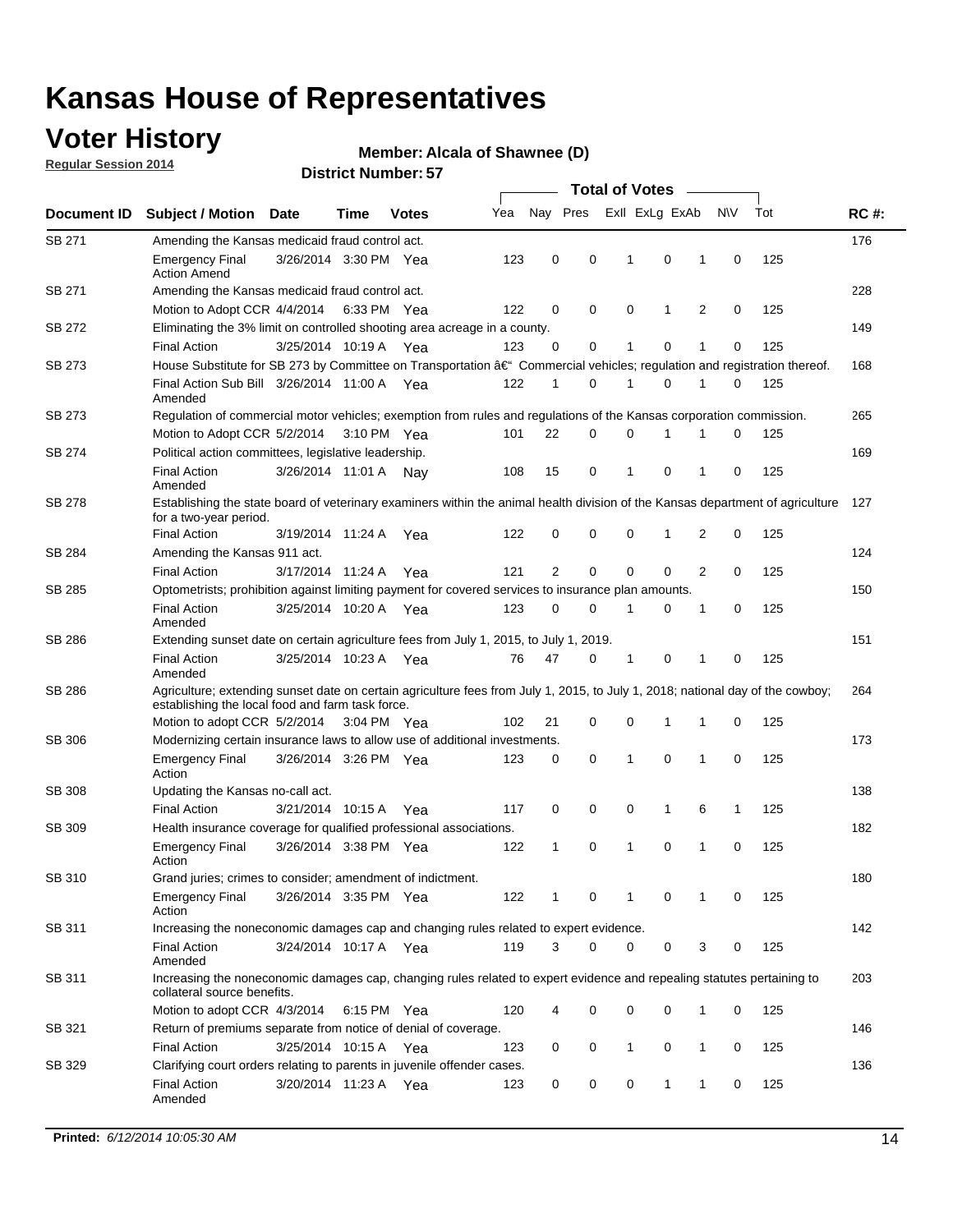### **Voter History**

**Regular Session 2014**

**Alcala of Shawnee (D)**

|                    |                                                                                                                                                                    |                       |             |              |     |              |          |              | <b>Total of Votes</b> |              |           |     |             |
|--------------------|--------------------------------------------------------------------------------------------------------------------------------------------------------------------|-----------------------|-------------|--------------|-----|--------------|----------|--------------|-----------------------|--------------|-----------|-----|-------------|
| <b>Document ID</b> | <b>Subject / Motion Date</b>                                                                                                                                       |                       | Time        | <b>Votes</b> | Yea |              | Nay Pres |              | Exll ExLg ExAb        |              | <b>NV</b> | Tot | <b>RC#:</b> |
| SB 329             | Clarifying court orders relating to parents in juvenile offender cases and changing the statute of limitations on certain juvenile<br>offenses.                    |                       |             |              |     |              |          |              |                       |              |           |     | 242         |
|                    | Motion to adopt CCR 4/30/2014 3:23 PM Yea                                                                                                                          |                       |             |              | 122 | $\mathbf 1$  | 0        | 1            | -1                    | 0            | 0         | 125 |             |
| SB 344             | Special permits, oversized loads, transportation of hay or feed stuffs.                                                                                            |                       |             |              |     |              |          |              |                       |              |           |     | 152         |
|                    | <b>Final Action</b><br>Amended                                                                                                                                     | 3/25/2014 10:24 A     |             | Yea          | 122 | $\mathbf{1}$ | 0        | $\mathbf{1}$ | 0                     | $\mathbf{1}$ | 0         | 125 |             |
| <b>SB 349</b>      | Boiler safety act; deputy inspectors.                                                                                                                              |                       |             |              |     |              |          |              |                       |              |           |     | 128         |
|                    | <b>Final Action</b><br>Amended                                                                                                                                     | 3/19/2014 11:25 A     |             | Nay          | 119 | 3            | 0        | 0            | 1                     | 2            | 0         | 125 |             |
| SB 349             | Board of technical professions; recodification of professions and scope of practice, other; boiler safety act, deputy<br>inspectors.                               |                       |             |              |     |              |          |              |                       |              |           |     | 215         |
|                    | Motion to Adopt CCR 4/4/2014                                                                                                                                       |                       | 10:02 A     | Yea          | 112 | 11           | 0        | 1            | 0                     | 1            | 0         | 125 |             |
| SB 351             | Vehicle identification numbers; penalties; damages.                                                                                                                |                       |             |              |     |              |          |              |                       |              |           |     | 153         |
|                    | <b>Final Action</b>                                                                                                                                                | 3/25/2014 10:25 A     |             | Yea          | 123 | 0            | 0        | 1            | 0                     | 1            | 0         | 125 |             |
| SB 357             | Increasing the number of allowable hunter education deferrals.                                                                                                     |                       |             |              |     |              |          |              |                       |              |           |     | 154         |
|                    | <b>Final Action</b><br>Amended                                                                                                                                     | 3/25/2014 10:26 A     |             | Nav          | 97  | 26           | 0        | $\mathbf{1}$ | 0                     | 1            | 0         | 125 |             |
| SB 357             | Authorizing land purchases by the state; amending process state uses to address seized wildlife; increasing the number of<br>allowable hunter education deferrals. |                       |             |              |     |              |          |              |                       |              |           |     | 275         |
|                    | Motion to Adopt CCR 5/2/2014                                                                                                                                       |                       | 7:53 PM Yea |              | 113 | 11           | 0        | 0            | $\mathbf 0$           | 1            | 0         | 125 |             |
| SB 359             | Relating to asbestos-related liability.                                                                                                                            |                       |             |              |     |              |          |              |                       |              |           |     | 177         |
|                    | <b>Emergency Final</b><br>Action                                                                                                                                   | 3/26/2014 3:32 PM Nay |             |              | 94  | 29           | 0        | 1            | $\mathbf 0$           | 1            | 0         | 125 |             |
| <b>SB 367</b>      | Creating the student data privacy act.                                                                                                                             |                       |             |              |     |              |          |              |                       |              |           |     | 186         |
|                    | <b>Emergency Final</b><br><b>Action Amend</b>                                                                                                                      | 3/26/2014 3:43 PM Yea |             |              | 119 | 4            | 0        | $\mathbf{1}$ | 0                     | 1            | 0         | 125 |             |
| SB 367             | Creating the student data privacy act.                                                                                                                             |                       |             |              |     |              |          |              |                       |              |           |     | 245         |
|                    | Motion to adopt CCR 4/30/2014 3:41 PM Yea                                                                                                                          |                       |             |              | 123 | 0            | 0        | 1            | 1                     | 0            | 0         | 125 |             |
| SB 371             | Amending employment security law regarding disposition of penalty funds and disclosure of confidential information.                                                |                       |             |              |     |              |          |              |                       |              |           |     | 129         |
|                    | <b>Final Action</b>                                                                                                                                                | 3/19/2014 11:27 A     |             | Nav          | 90  | 32           | 0        | $\mathbf 0$  | 1                     | 2            | 0         | 125 |             |
| SB 372             | Amending the shared work unemployment compensation program; layoff aversion.                                                                                       |                       |             |              |     |              |          |              |                       |              |           |     | 155         |
|                    | <b>Final Action</b>                                                                                                                                                | 3/25/2014 10:28 A     |             | Yea          | 123 | 0            | 0        | 1            | 0                     | 1            | 0         | 125 |             |
| SB 402             | Amending statutes related to the Kansas criminal justice information system committee.                                                                             |                       |             |              |     |              |          |              |                       |              |           |     | 178         |
|                    | <b>Emergency Final</b><br>Action                                                                                                                                   | 3/26/2014 3:33 PM Yea |             |              | 123 | 0            | 0        | $\mathbf{1}$ | 0                     | $\mathbf{1}$ | 0         | 125 |             |
| SB 423             | Authorizing Department of Administration to sell Landon and Eisenhower state office buildings.                                                                     |                       |             |              |     |              |          |              |                       |              |           |     | 233         |
|                    | <b>Final Action</b><br>Amended                                                                                                                                     | 4/5/2014              | 10:28 A     | Nay          | 66  | 55           | 0        | 0            | 0                     | 4            | 0         | 125 |             |
| SB 424             | Amending the statutory requirements for a valid hospital lien.                                                                                                     |                       |             |              |     |              |          |              |                       |              |           |     | 183         |
|                    | <b>Emergency Final</b><br>Action                                                                                                                                   | 3/26/2014 3:39 PM Yea |             |              | 115 | 8            | 0        | 1            | 0                     | 1            | 0         | 125 |             |
| <b>SCR 1618</b>    | Substitute for SCR 1618 by Committee on Federal and State Affairs -- State constitutional amendment authorizing raffles.                                           |                       |             |              |     |              |          |              |                       |              |           |     | 170         |
|                    | Final Action Sub Bill 3/26/2014 11:06 A Yea                                                                                                                        |                       |             |              | 102 | 19           | 2        | 1            | 0                     | 1            | 0         | 125 |             |
| <b>SCR 1620</b>    | Port authority; creation in Stafford, Kansas.                                                                                                                      |                       |             |              |     |              |          |              |                       |              |           |     | 234         |
|                    | <b>Final Action</b>                                                                                                                                                | 4/5/2014              | 10:29 A     | Yea          | 121 | 0            | 0        | 0            | 0                     | 4            | 0         | 125 |             |